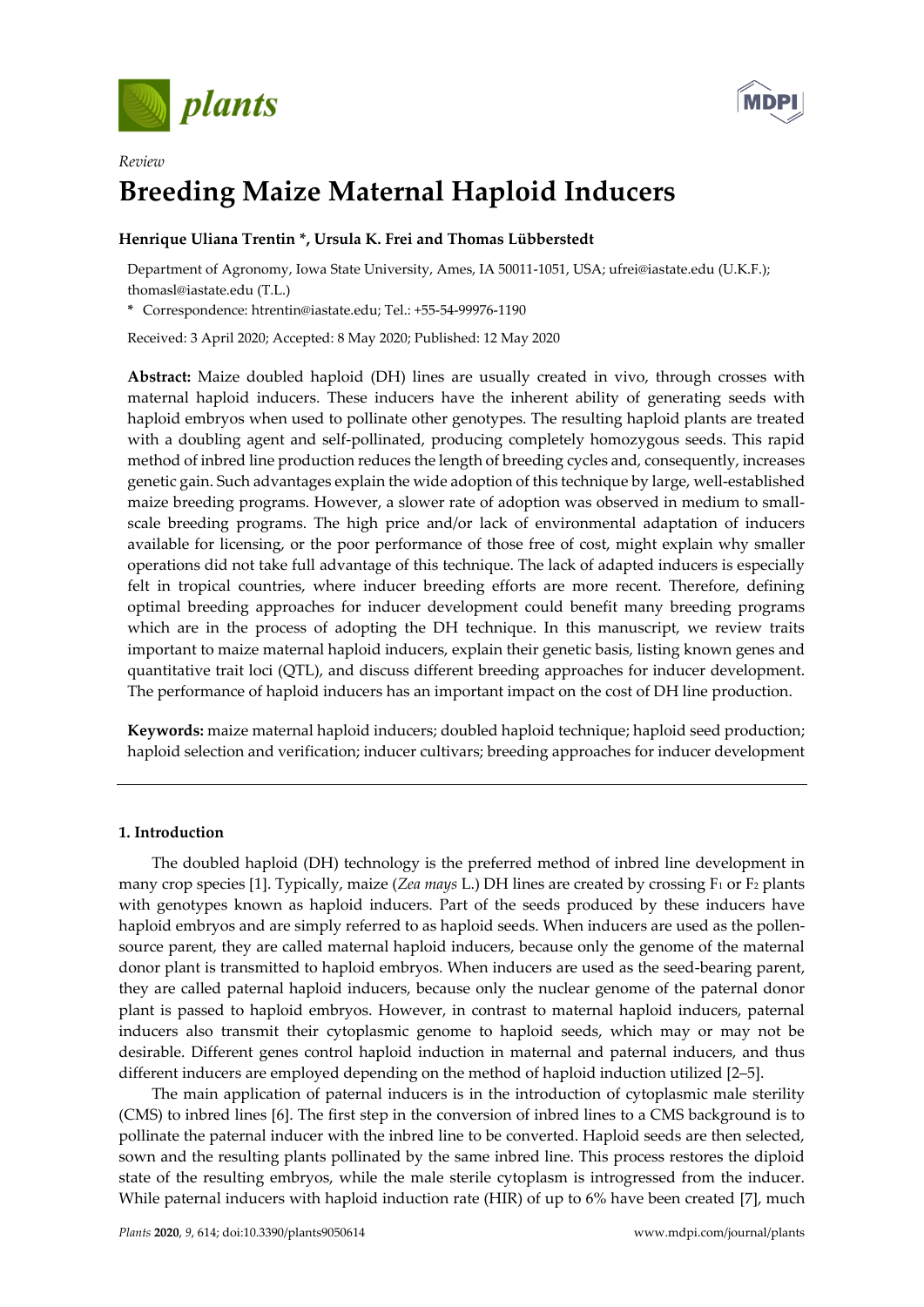more progress was achieved in maternal haploid inducers, where rates can exceed 15% [8]. HIR is calculated as the number of haploid seeds divided by the total number of seeds produced in a crosspollination with a haploid inducer, and it is the common parameter to compare the haploid induction efficiency of different inducers. A frameshift mutation in a gene coding for a pollen-specific phospholipase, named *MATRILINEAL* (*MTL*)/*ZEA MAYS PHOSPHOLIPASE A1* (*ZmPLA1*)/*NOT LIKE DAD* (*NLD*), causes haploid induction in maternal inducers [3–5]. However, the HIR of maternal inducers is known to be under polygenic control [9–13]. In paternal inducers, the *indeterminate gametophyte* (*ig*) gene is responsible for haploid induction as a single gene trait [2].

#### **2. Status Quo of Inducer Development**

The first report of haploid plants in maize was concurrently made by L. F. Randolph and L. J. Stadler at the 1929 meeting of the American Association for the Advancement of Science [14]. In 1947, Chase [15] reported the natural occurrence of haploid plants in commercial inbred lines at frequencies lower than 0.1%. Researchers rapidly understood the potential that these haploid plants could have in maize breeding and started developing stocks with phenotypic markers that allowed the differentiation of haploid and diploid plants at different stages of plant development. They also observed that HIRs were affected by both the pollen-source and the seed-bearing parents and started breeding inducers for higher induction ability. In 1959, Coe reported a HIR of 3.2% in the self-pollinated progeny of inbred line Stock 6, which became the main germplasm source for the development of new inducers [16]. Haploid identification was greatly facilitated by the development of the Purple Embryo Marker (PEM) Stock [17]. This stock contains the *R1-nj* allele, which causes anthocyanin production in the aleurone layer and scutellum of seeds in which proper egg cell fertilization and zygote development occurred [17]. However, when improper fertilization of the egg cell or abnormal development of zygotic cells occur, the scutellum becomes unpigmented. This difference in scutellum pigmentation allows the differentiation of haploid and diploid seeds. Aleurone layer pigmentation allows differentiation of these two classes of seeds from outcrosses, which are unpigmented.

In 1969, Kermicle observed a 3% rate of androgenic (paternal) haploids in a strain of inbred line Wisconsin-23 (W23) [2]. Inducer breeding efforts continued mainly in Russia, where the Zarodishevy Marker Krasnodar (ZMK1) inducer-population (HIR 6–8%) was developed [18]. Direct selection within ZMK1 led to the development of ZMK1U, an inducer with HIR of 11–13% [19]. In France, the inducer line WS14 (HIR 3–5%) was developed from the cross between W23ig and Stock 6 [9]. Röber and colleagues [20] crossed WS14 with the Krasnodar Embryo Marker Synthetic (KEMS–HIR ~7%) to develop the German inducer RWS (HIR ~8%). In Moldova, Chalyk [21] developed the Moldovian Haploid Inducers (MHIs), which carried the *A1*, *B1*, *C1* and *R1-nj* alleles that jointly lead to anthocyanin production in different tissues (HIR 7–9%). In 2010, the Romanian company Procera reported the development of four inducers (PHIs 1–4), which contained all the anthocyanin marker alleles of MHI, *Pl1* and higher haploid induction rates (10–15%) [8]. *Pl1* leads to anthocyanin production in seedling roots and is a useful trait for the detection of false-positives after *R1-nj*-based selection.

CAUHOI, an inducer with high oil content (OC) and HIR ~3% was developed at China Agricultural University [22]. Xenia effects cause the OC of diploid seeds to be significantly higher than that of haploid seeds. This difference in OC can be detected by nuclear magnetic resonance (NMR), facilitating the automation of haploid selection. Additional breeding efforts in China lead to development of CAU5 and CAU079, inducers with both high OC and HIRs (HIR 6–8%) [23]. Efforts to automate haploid selection were also conducted in Germany, where high OC and HIR inducers were developed (UH600 and UH601-OC and HIR ~10%), and the efficacy of OC-based selection was evaluated [24,25]. The adoption of the DH-technology in tropical countries has not been as fast as in temperate countries, partly due to the lack of inducers adapted to tropical environments [26,27]. CIMMYT, in collaboration with the University of Hohenheim, developed two generations of tropically adapted inducers (TAILs & CIM2GTAILS-HIR 5–15%) [28,29]. In the United States of America, the Doubled Haploid Facility of Iowa State University (DHF-ISU) developed high HIR inducers carrying the *Pl1* and *Ga1* alleles (http://www.plantbreeding.iastate.edu/DHF/DHF.htm).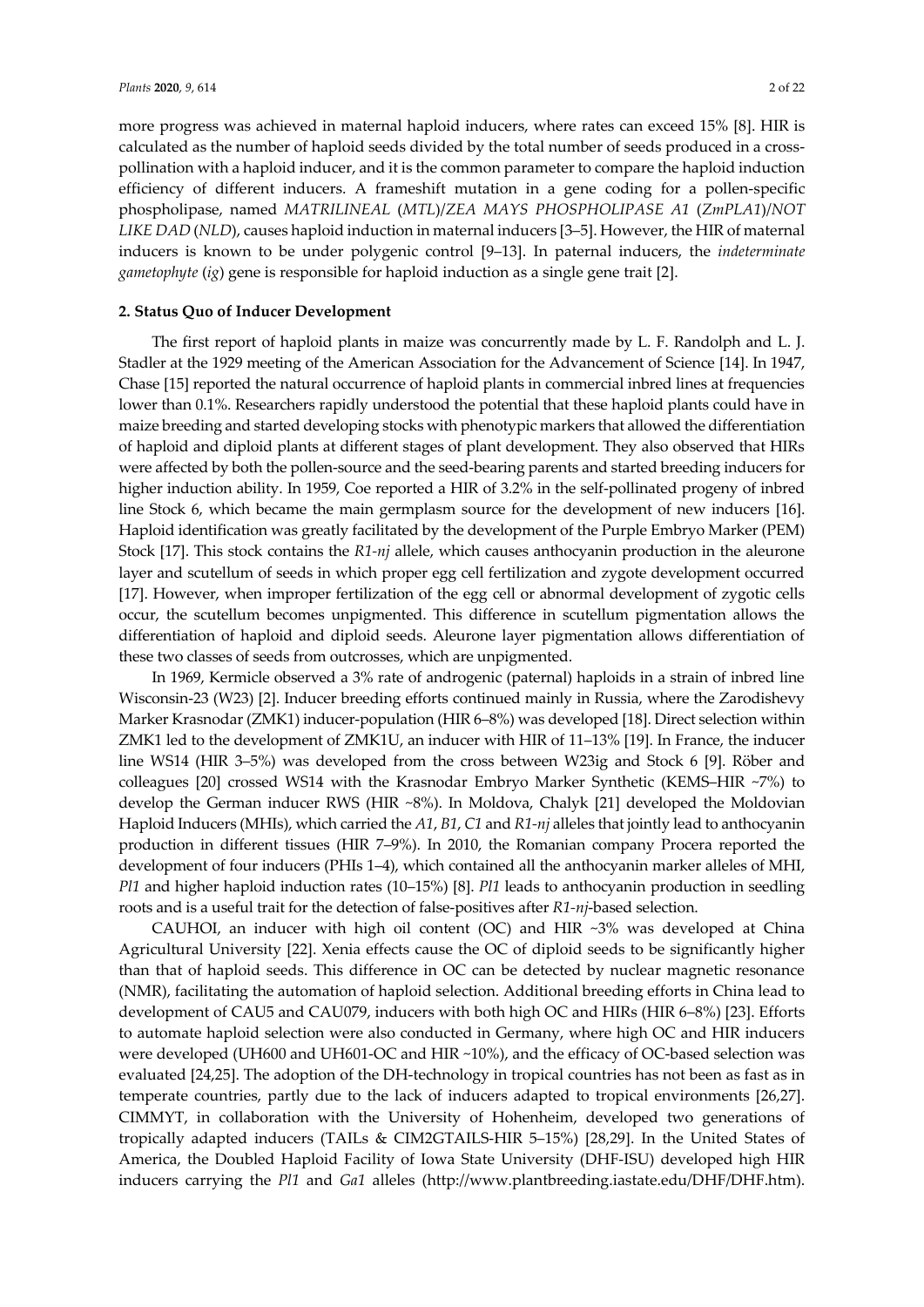*Ga1* confers unilateral cross-incompatibility, preventing fertilization by pollen grains that do not possess *Ga1*. This allele is typically employed in popcorn to prevent pollination by dent corn [30].

The majority of the abovementioned inducers are inbred lines, which were developed by the concomitant self-pollination of segregating families and evaluation of their haploid induction ability through crosses with different donors. Selection for qualitative traits, such as the anthocyanin marker genes, and for quantitative traits, such as HIR and tassel size, has traditionally been done phenotypically. The use of molecular markers for inducer development was only recently reported [31], despite of their low cost and usefulness in improving genetic gain [32–35]. However, phenotypic selection may still be the most cost-effective approach to select for traits that can be easily scored, such as purple embryo marker. Thus, clarification of the costs and benefits of different selection approaches for inducer development is still required and would be of great value for breeding programs adopting the DH technique or interested in improving the performance of the inducers used. The objectives of this paper are: (i) to compare the relative importance of different traits for maize maternal haploid inducers, (ii) to compare the advantages and disadvantages of different inducer variety types, and with this information, (iii) discuss the merit of different selection approaches for inducer improvement.

#### **3. Genetic Basis and Putative Biological Mechanisms of Haploid Induction**

It was recently discovered that a 4-bp insertion in the last exon of gene GRMZM2G471240, which encodes for a pollen-specific phospholipase, is required for the formation of seeds with haploid embryos in crosses with maternal inducers. The simultaneous discovery of this gene by different researchers rendered it different names: *MATRILINEAL* (*MTL*) [3], *ZEA MAYS PHOSPHOLIPASE A1* (*ZmPLA1*) [4] and *NOT LIKE DAD* (*NLD*) [5]. This gene is located within QTL *qhir1*, which explained up to 66% of the genetic variance observed in three populations derived from the cross of an inducer with distinct non-inducer lines [11]. Prigge et al. [11] observed strong segregation distortion against the *qhir1* locus and noted that while it affected the chance of a genotype having  $HIR > 0\%$ , other QTL affected the mean HIR once HIR  $> 0\%$ . Such observations indicate an epistatic control of HIR. A QTL located on chromosome 9, named *qhir8*, explained more than 20% of genetic variance in three different filial generations derived from the cross between inducers CAUHOI and UH400 [11]. A subsequent fine mapping study confirmed the positive influence of *qhir8* on induction rate when present along with *mtl*/*zmpla1*/*nld* [12]. It was recently reported that gene GRMZM2G465053 (named *ZmDMP*), which encodes for a DUF679 domain membrane protein, is the underlying causative allele of *qhir8* [13]. *ZmDMP* has the same subcellular localization and expression pattern as *MTL*/*ZmPLA1*/*NLD*, which is specifically expressed in membranes of sperm cells [5].

Single fertilization and the selective exclusion of inducer chromosomes from embryonic cells are two processes presumably involved with maize maternal haploid induction. In angiosperms, double fertilization occurs after precise and specific communication between pollen tube and synergid cell. Following their attachment and sperm cell activation, the egg and central cell fuse with the two sperm cells released by the pollen tube, resulting in a diploid embryo and triploid endosperm [36]. Single fertilization occurs when only the egg or the central cell are fertilized, creating kernels with defective endosperms or with haploid embryos, respectively [37]. Single fertilization events were observed in the Arabidopsis mutants *cdka-1*, *fbl17*, *msi1*, which occasionally produce pollen grains carrying a single sperm cell [38–40]. Arabidopsis and maize can compensate double fertilization failures by allowing the development of a second pollen tube, which is attracted by the second synergid cell [41– 46]. This compensation mechanism is the origin of a process known as heterofertilization, which is established when the egg and central cell are fertilized by sperm cells of different pollen grains. The first report of heterofertilization in maize was made by Sprague in 1929, where it was reported to occur at an average frequency of less than 2.0% [41,42]. Substantially higher hetero-fertilization rates were observed when donors were first pollinated by an inducer and subsequently by a non-inducer, as opposed to initial pollination by noninducers followed by inducer pollination [23,47]. These observations suggest that single fertilization might be involved with haploid induction in maize.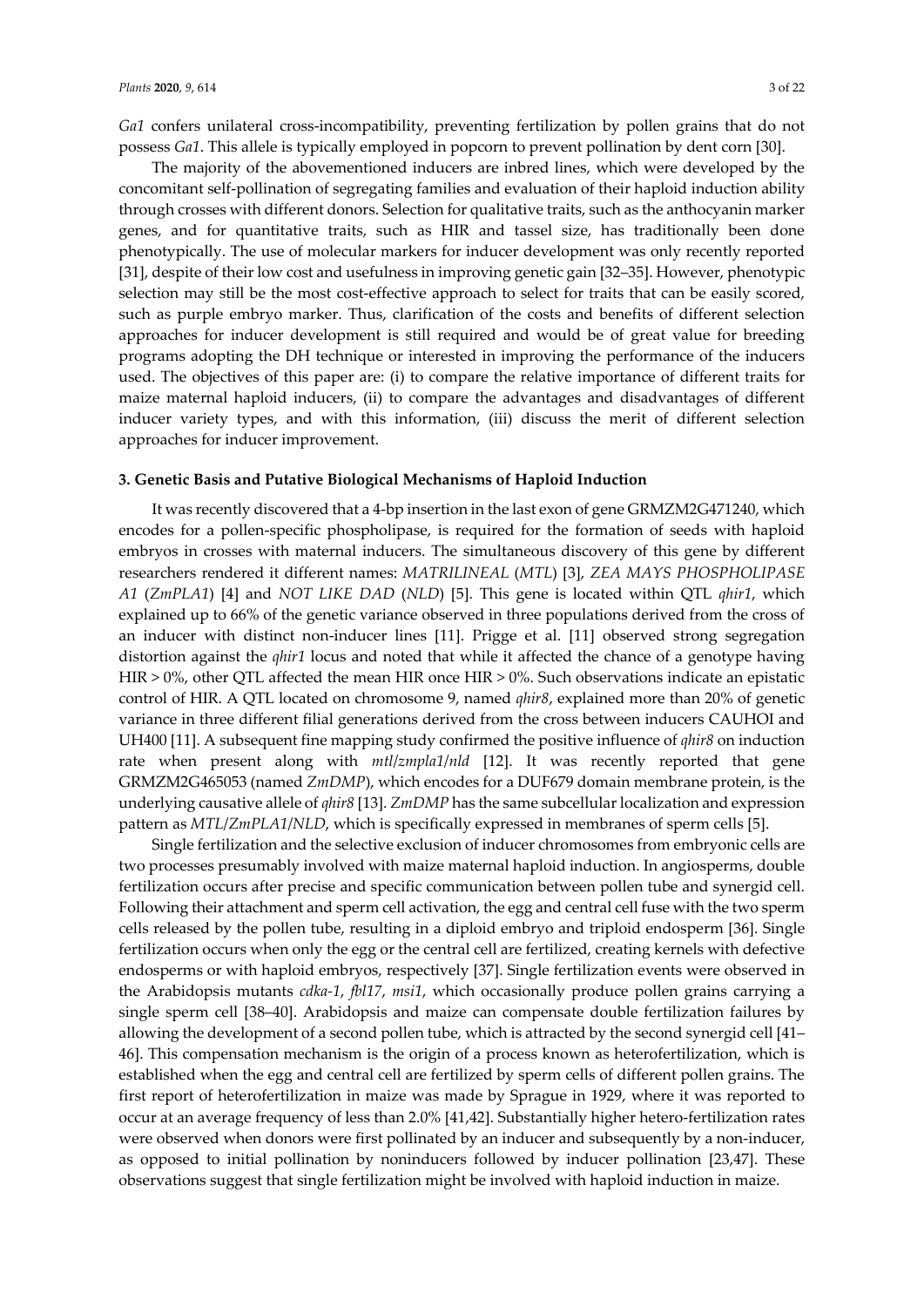More evidence exists for the process of selective exclusion of inducer chromosomes from maize embryonic cells [48–51]. Li et al. [48] observed that 43.2% of the haploids derived from crosses with inducer CAUHOI [22] carried a very small portion of the inducer's genome (average 1.8%), and expressed inducer genes, such as *R1-nj* and genes affecting OC, during their development. Zhao et al. [49] detected that most inducer chromosomes were excluded from haploid embryonic cells within a week of pollination and from endosperm cells of defective kernels 15 days after pollination. Qiu et al. [50] reported that 7.4% of the haploid embryos derived from inducer HZI1 [52] carried segments of inducer chromosomes and noticed the presence of aneuploids, mixoploids, abnormal chromosomes and twin seedlings among its progeny. By introducing a CRISPR-Cas9 construct into a maize maternal haploid inducer and into an *Arabidopsis* transgenic line carrying a maize's *CENTROMERIC HISTONE3* (*CENH3*) [53] transgene, which induces maternal and paternal haploids, Kelliher et al. [51] created genome edited haploid seeds in both species. Their findings provide evidence for the process of selective exclusion of inducer chromosomes from embryonic cells and demonstrate that CRISPR-Cas9 can be combined with different methods of haploid induction to effectively and rapidly edit monocotyledonous and dicotyledonous cultivars.

Environmental conditions at the moment of pollination, like temperature and moisture, were also reported to influence HIR [20,27,54,55]. Kebede et al. [27] reported higher HIR in winter than in summer in Mexico, while De La Fuente et al. [55] reported higher HIR in a warmer than in a cooler summer in Iowa. In barley, higher temperatures resulted in higher rates of chromosome elimination [56,57]. Silk age at the moment of pollination was reported to impact HIRs, with higher rates observed in older silks [58–61]. HIR is also influenced by the mode of haploid production, with higher rates being observed in hand-pollinations than in isolation fields [62]. Rotarenco and Mihailov [63] hypothesized that a higher heterofertilization frequency could be responsible for the lower HIRs observed in isolation fields. Since silks are exposed to pollen grains for a much longer period in isolation fields than in controlled-pollination nurseries, single fertilization events that might lead to haploid embryo formation could be compensated by double fertilization, thus decreasing HIRs.

The term inducibility was coined to describe the effect of donor germplasm on the relative frequency of haploid seeds [9,55,64–66]. Eder and Chalyk [65] observed HIRs between 2.7% to 8.0% when 20 different donors belonging to the flint, dent and flint x dent groups were pollinated by inducer MHI. HIRs ranging from 2.4% to 30.5% were observed in 30 hybrids created from a complete diallel of six inbred lines [55]. This complex nature of haploid induction, which is affected by environmental conditions and both inducer and donor genetic backgrounds, complicates inducer development by generating variability that is not solely attributed to inducer genetics. Despite of these challenges, HIRs were raised from 0.1% in the 1940s [15] to 14.5% in 2010 [8], and it is possible that the inducibility of the donor germplasm has been concomitantly improved as an indirect consequence of the utilization of the DH technique.

#### **4. Breeding Goals in Developing Maize Maternal Haploid Inducers**

The relative importance of different traits to inducers is context dependent, since there are multiple ways in which haploid seeds can be produced and selected. Whenever known, genes influencing these traits are mentioned. The best method to improve each trait depends on multiple factors, such as the availability of specialized equipment, human and financial resources, and to some extent, on the type of inducer cultivar used, namely inbreds, hybrids, or synthetics. The advantages and disadvantages of these three inducer types are compared and the merit of different approaches of selection for multiple traits are evaluated in the context of inducer development.

# *4.1. Marker Traits*

## 4.1.1. Color Traits

Most phenotypic markers used for the discrimination of haploid and diploid seeds are dominant anthocyanin markers, expressed in regular diploid or triploid tissues, but not in haploid embryos and tissues. Three genes (*C2* or *Whp1*, *A1* and *A2*) are required for anthocyanin production, and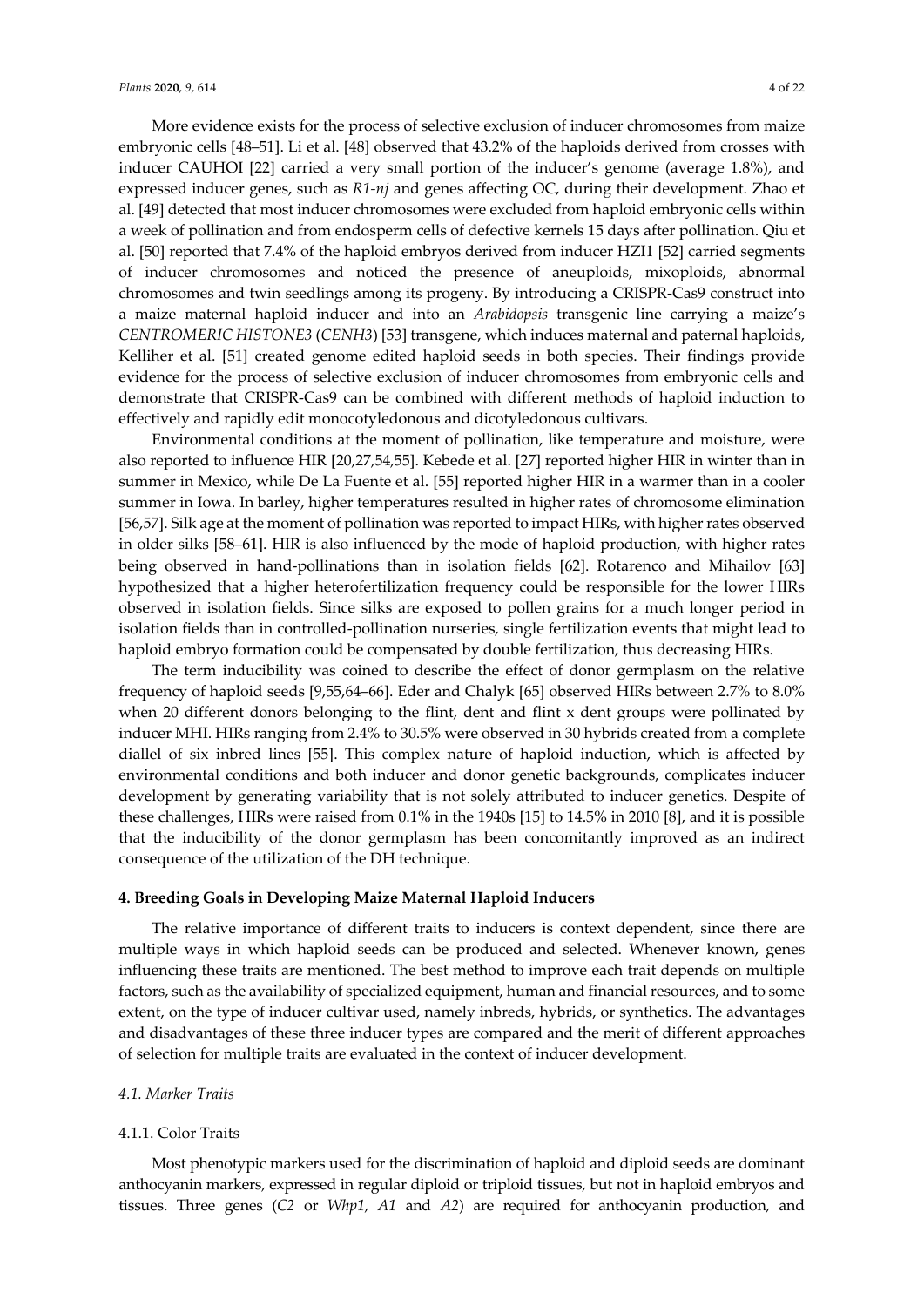homozygous recessive genotypes for any of these genes do not synthesize anthocyanin. *Bz1* and *Bz2* are the subsequent genes in the anthocyanin production pathway, and the absence of any of them results in a reddish-brown pigmentation [67]. Additional genes control anthocyanin production in different plant tissues (Table 1). For a more complete review of the genes controlling anthocyanin production in different tissues, see [67]. Visual differentiation of haploid and diploid seeds today is primarily based on the purple embryo marker, which is encoded by the *R1-nj* transcription factor. The absence of the dominant allele interrupts the anthocyanin production pathway in the aleurone layer [68]. The time-consuming and laborious nature of visual haploid discrimination led scientists to investigate the possibility of automating this process. Boote et al. [69] achieved sorting accuracies above 80% by exploiting the *R1-nj* phenotype with fluorescence spectroscopy and imaging. Also exploring the pigmentation produced by *R1-nj*, De La Fuente et al. [70] were able to obtain accuracies greater than 50% in the majority of the genotypes evaluated with the multispectral Videometer3 system.

However, *R1-nj* expression is affected by multiple factors, such as environmental conditions and donor genetic background [20,27,28,71,72]. Moreover, seed morphology also affects the visibility of scutellum pigmentation. The scutellum of flat seeds, often found in the middle of ears, is much more visible than that of round seeds, often found at the top and bottom of ears. Moreover, mutations in genes that influence anthocyanin biosynthesis, such as *C1* and *C2*, negatively affect *R1-nj* expression [73–75]. The *Pl1* gene, which causes light-independent, anthocyanin production in seedling roots provides an additional mechanism to discriminate haploids and diploids that were misclassified based on the *R1-nj* marker. However, seedling roots of some genotypes can turn red when exposed to light, thus making classification based on the *Pl1* prone to errors. In conjunction with *Pl1*, the *B1* (or *R1-r* or *r1-r*) genes lead to anthocyanin production in seedling coleoptiles, leaf tips, margins and sheaths [67], aiding in the differentiation process. Plants homozygous dominant for *B1* and *Pl1* develop a dark purple pigmentation on husks and culm [67].

#### 4.1.2. Morphological Traits

Haploid seeds tend to have a lower mass than diploid seeds, partly due to their smaller oil mass and embryo size [76]. Lighter haploid seeds were observed in five out of six inbred lines tested by Smelser et al. [77], although the difference was statistically significant for only two of them. The lack of a substantial difference between the weight of haploid and diploid seeds impedes the exploration of this trait for seed discrimination. However, seed weight is a critical component for the accuracy of a fully automated nuclear magnetic resonance system proposed by Wang et al. [78]. Leaf morphology was also investigated as a method to differentiate haploid from diploid plants. Some genotypes, called disease lesion mimic mutants, develop symptoms that either mimic a disease infection or the resistance response associated with a disease infection. So far, over fifty lesion mimic loci, with dominant and recessive behavior, have been identified [79]. The symptoms displayed by each mutant are unique, and range from a few, small chlorotic lesions to lesions that cover the whole leaf [79]. The DHF-ISU developed inducers with a dominant lesion allele (*Les2*) [80]. Some of the issues encountered in this system were that the lesion phenotype was not always clear and its expression was light-dependent, as described by Hu et al. [81]. Plants fixed for the recessive *liguleless2* (*lg2*) allele are frequently used as donors in the development of inducer populations fixed for the domination version of this gene, since the presence/absence of ligule serves as an additional mechanism of haploid discrimination. However, this allele is rarely found in elite germplasm, and thus, it is not exploited by commercial breeding programs.

Adult haploid and diploid plants can be differentiated based on their vigor, leaf erectness and male fertility, characteristics that are part of the so called "gold standard" test [82]. Since the majority of inducers created to date are inbred lines, high heterosis is usually observed in the diploid progeny originated from the cross of an inbred inducer with a segregating population. The resulting diploid progeny tend to be more vigorous than the haploid progeny, with two-fold differences in plant and ear height commonly being observed. For example, Wu et al. [83] reported an average plant and ear height of 2.47 m and 1.44 m in diploid plants, and of 1.11 m and 0.46 m in haploid plants, respectively. Haploid plants have narrower, shorter and more erect leaves than diploid plants. Haploid plants also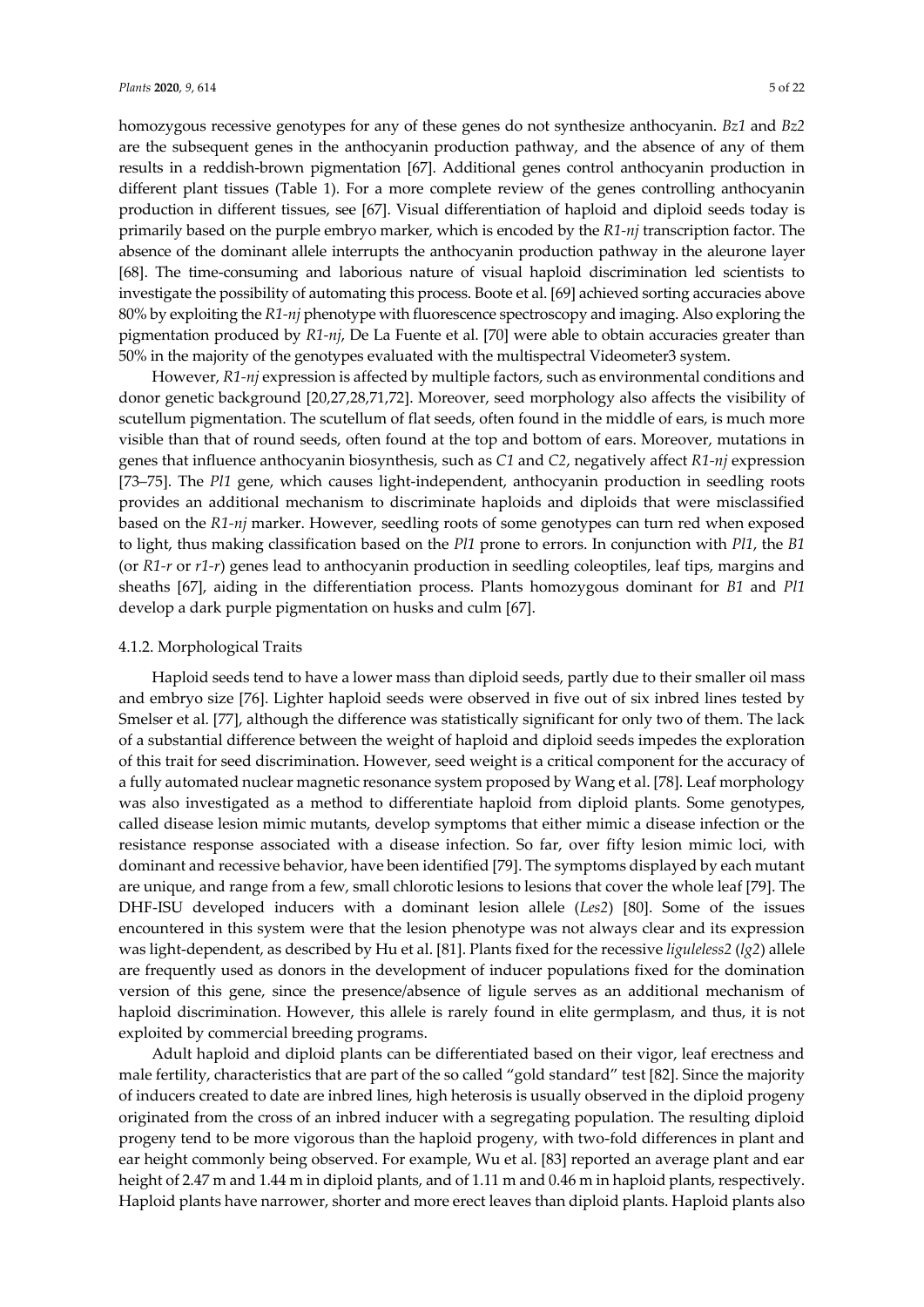have significantly smaller stomata and guard cell length than crossed, diploid plants [84,85]. Haploidization is also associated with male sterility, and thus the presence or absence of extruded anthers is another indicator of a plant's ploidy level. Although the differences between haploid and diploid plants become clearer at the adult stage, it is beneficial to discard diploid plants as soon as possible, in order to save time and resources during the genome doubling treatment and transplanting. Colchicine still is widely applied for genome doubling due to its ability of preventing microtubule formation during mitosis [86–88]. Despite of its carcinogenic properties, it is still one of the most effective molecules for doubling the genome of haploid plants [89].

#### 4.1.3. Oil Content

Xenia effects describe the chemical and morphological differences observed in seeds and fruits whose ovules were fertilized by genetically distinct pollen grains [90]. A classic example of a xenia effect is the multi-colored seed of the decorative Indian corn, which is generated by the independent assortment of multiple alleles affecting seed coloration. *R1-nj* and all of the aforementioned anthocyanin markers also display xenia effects. Embryo size is affected by the pollen genotype and is positively correlated with OC [91]. Approximately 85% of maize seed oil is found in the embryo [92,93], which accounts for about 12% of the total seed weight [94]. Multiple studies indicated that oil content is influenced by many genes with additive effect [95–98]. However, in crosses with high-oil haploid inducers, Melchinger et al. [24,25] reported that diploid embryos had OC levels below the average of the parents.

The first attempt to differentiate haploid and diploid seeds based on their OC differences was made at the Bavarian State Institute for Agronomy in 2002 [99]. The possibility of automating the selection process was soon envisioned, and inducers with high OC, such as CAUHOI, CAU1, CAU5, CAU79, UH600 and UH601, were developed [22–24,99]. As mentioned before, a fully automated screening system based on NMR was developed by Wang et al. [78]. OC is estimated by dividing the oil mass (OM) of each seed by its weight. Some factors like the OC of the donor parent and the introgression of inducer DNA segments into haploid embryos can affect the accuracy of seed discrimination based on OC [25,48]. Nevertheless, the possibility of automating haploid sorting through highly specialized equipment, promises to increase the efficiency and to reduce the cost of DH line production.

### 4.1.4. Transgenic Approaches

Geiger et al. [100] investigated herbicide resistance as an alternative mechanism for haploid discrimination. These researchers incorporated a gene that confers resistance to phosphinotricin acetyl transferase into the German inducer RWS. Accurate differentiation of haploid and diploid seedlings was obtained by applying herbicide to the terminal portion of a leaf, where symptoms appear three to four days after spraying. While accurate, this approach cannot be easily adapted to a high-throughput platform because haploid plants die if thoroughly sprayed. Yu and Birchler [101] created the RWS-GFP inducer by introgressing a dominant green fluorescent protein (GFP) gene into RWS. They reported that high GFP expression in the endosperm of dry seeds hampered the inference of the presence of this protein on embryos. However, they noted that haploids could be easily discriminated by observing GFP expression in the radicles and coleoptiles of germinated seeds. With this approach, they were able to successfully discriminate haploids in five sweetcorn hybrids, germplasm in which *R1-nj* expression is commonly weakened by anthocyanin inhibitor genes. However, only thirteen among the eighteen putative haploids verified by chromosome counting were indeed haploids, indicating that this system needs further improvement. The necessity of specialized microscopes for fluorescence detection is another disadvantage of this system. Moreover, the possibility of introgression of transgenic DNA segments into DH lines [48,49,52,102] may discourage the utilization of transgenic inducers.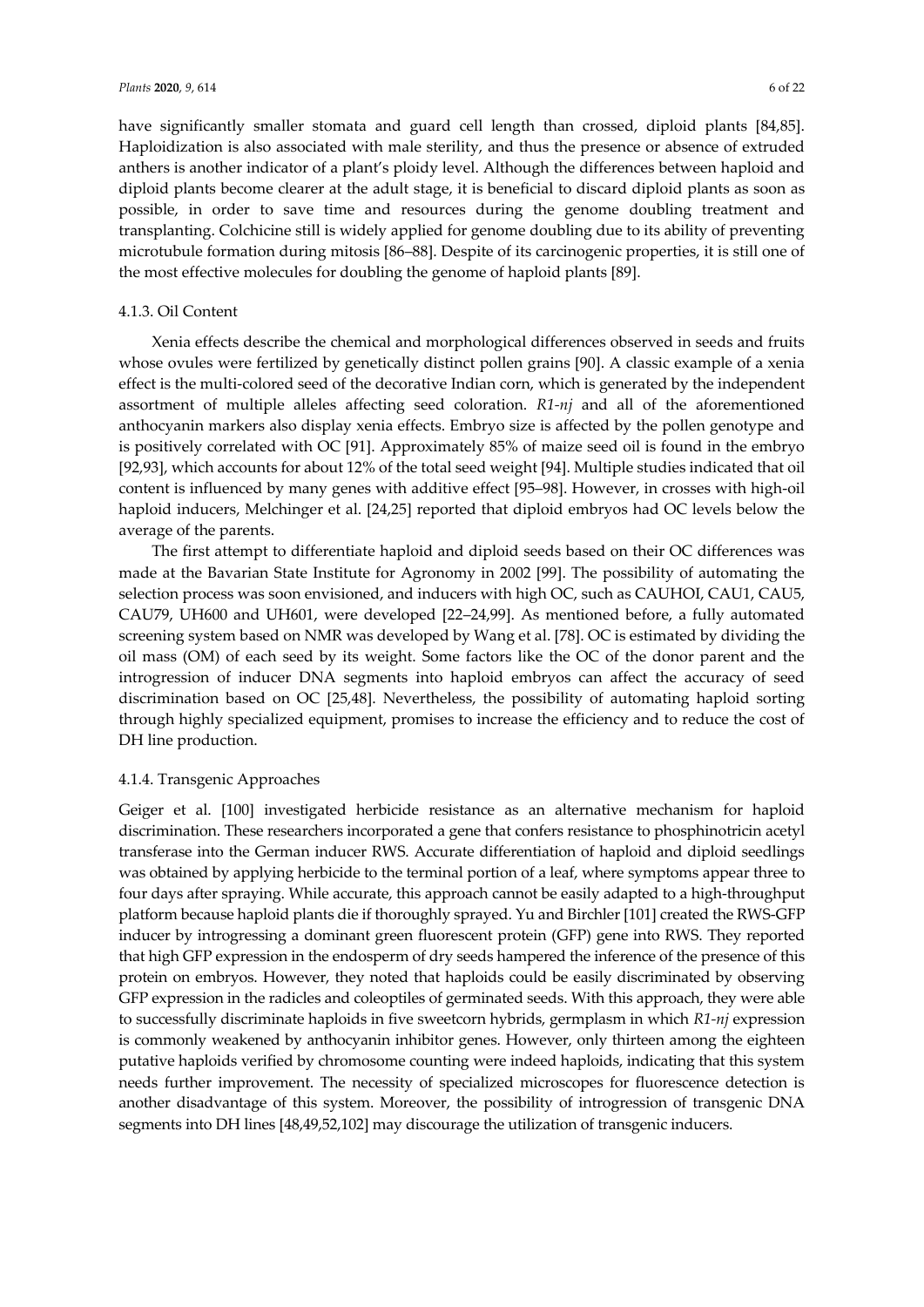#### *4.2. Agronomic Traits*

## 4.2.1. Plant Height and Lodging Tolerance

While there is no information in the literature on how different breeding companies produce haploid seeds, it seems reasonable to assume that well-established breeding programs, which produce a large number of DH lines every year, employ centralized isolation fields for haploid induction, whereas smaller maize breeding programs, which generate a limited number of DH lines annually, perform hand-pollinations in induction nurseries. Hybrid inducers may have a better performance than inbred inducers in isolation fields, due to their higher pollen production. On the other hand, shorter inducers with tassels at breast height may provide better ergonomics for induction nurseries.

Most of the haploid inducers available are inbred lines, which are shorter, less vigorous and more susceptible to diseases than hybrid plants. It is known that hybrid plants have larger tassels than inbred plants [103], and that tassel size is positively correlated with pollen production [104]. However, hybridization is associated with increased plant height, which in turn is negatively correlated to lodging tolerance [105]. Therefore, when employing hybridization as a method to increase pollen production, attention needs to be paid to lodging tolerance. Independent of the type of inducer utilized, shorter plants reduce the risk of lodging. Plant height is known to be a quantitative trait, and in maize, it is affected by genes with large effect displaying dominant and additive gene action [106–111]. Extensive genetic diversity exists for this trait, with plants as short as 0.7 m and as tall as 10.4 m being reported [112,113].

In a study designed to evaluate the percentage of genetically modified (GM) seeds harvested due to admixture with GM seeds at planting, Dietiker et al. [114] observed that the probability of fertilization of non-GM silks by pollen from GM tassels depends on the vertical distance between them. The shorter this distance is, the higher the chance of fertilization. This suggests that shorter inducers, which have tassels at the same height as the ears of donor plants, might be preferred for isolation fields. However, when observing pollen concentration profiles at different heights, Jarosz et al. [115] concluded that plant height only impacts pollen concentration at short distances. Maize pollen is one of the largest among anemophilous species (90–100 µm in diameter), usually settling nearby its source [116]. Thus, a possible disadvantage that taller inducers might have on pollinating silks of distant donor plants could be compensated by decreasing the ratio of donor to inducer plants.

Lodging tolerance is important for inducers, both in induction nurseries where hand-pollinations are performed, as well as in isolation fields. In inductions nurseries, inducers that lodge will force people to bend for collecting pollen, thus reducing ergonomics. In isolation fields, inducers prone to lodging are likely to generate a smaller seed set in donor plants, and consequently a smaller number of haploid seeds. Moreover, if hybrid inducers are employed on isolation fields, then hybrid vigor gained for plant height and tassel size might be accompanied by higher susceptibility to lodging. Since lodging tolerance is negatively correlated with plant height [105], breeding for both traits can be challenging. Nevertheless, QTL for maize stalk strength and plant height have been identified in different position of almost all maize chromosomes [110,117], and thus it should be possible to improve both traits simultaneously.

#### 4.2.2. Tassel Size

Whereas tassel size can be increased by heterosis through the process of hybridization, extensive genetic diversity exists for this trait, for which multiple genes have been identified [107,118–126]. Thus, genetic gain can be achieved even for inbred varieties. Fonseca [104] investigated how well different tassel morphologic traits correlate with pollen production in field conditions. He concluded that using a tassel area index, which integrated main stem diameter, main stem length and total branch length provided the best prediction of pollen production. However, measuring total branch length is laborious and time consuming.

Main stem length was the more robust and consistent morphological trait studied, explaining 67% of the variation in pollen production observed across years and genotypes. Since it also presents the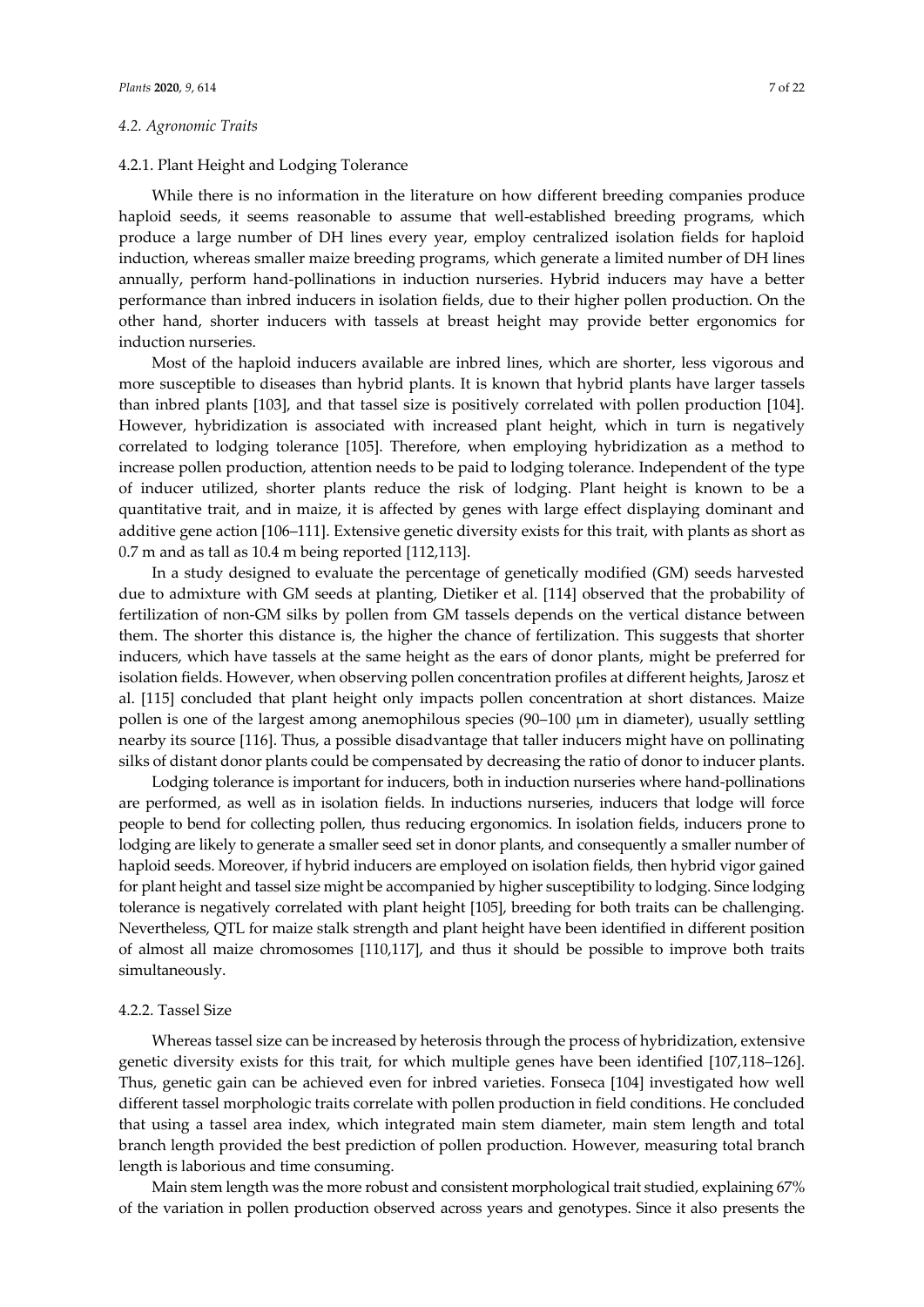advantage of being simple to measure, it can be used to estimate heritability and genetic gain for tassel size. Alternatively, utilizing an abstract score to evaluate tassel size may be the fastest way to improve this trait. The utility of high throughput phenotyping for tassel size estimation was already accessed [127]. Tassel size is negatively correlated with grain yield, and smaller tassels are observed in modern genotypes [128]. The simultaneous improvement of both traits is challenging since desirable alleles for each of them are not commonly found in high frequency at the same germplasm source.

#### 4.2.3. Pollen Production

The amount of pollen shed determines the efficiency in which haploid seeds are created both in isolation fields as well as in induction nurseries. Pollen production per plant, therefore, is an important trait for haploid inducers. There are multiple ways in which pollen production can be measured or estimated, and a trade-off exists between the accuracy of the method and its laboriousness. Vidal-Martinez [103] compared three methods to measure pollen production, namely, direct, cutting and bagging. He concluded that the last method, in which paper bags were placed over tassels daily to collect pollen, which was subsequently sieved and weighted, was the most effective. Fonseca et al. [129] was able to accurately assess pollen production by protecting tassels with clear bags (Pantek, Montesson, France) and quantifying the collected pollen through flowcytometry. Although measuring pollen production provides a better estimate of inducers' true pollen production capacity, it must be weighted by the additional efforts taken when compared to estimating pollen production based on tassel's morphological characteristics.

#### 4.2.4. Length of Pollen Shed

The length of pollen shed likely impacts the efficiency in which haploid seeds are created. Both in isolation fields as well as in induction nurseries, multiple plantings of inducers are necessary to ensure pollen availability when donor plants start silking. If inducers with a longer period of pollen shed are employed, it may be possible to reduce one of the plantings of inducers, thus reducing costs and labor. The same benefits can be obtained if inducers with different maturities are available, but special attention should be taken to avoid long gaps between their pollen shed periods. Vidal-Martinez [103] observed that exotic germplasm produced almost twice as much pollen, over a period 50% as long, than adapted germplasm. These observations indicate that substantial genetic variability exists for this trait. Improving the tillering capacity of inducers is another way to extend their length of pollen shed, since tillers usually flower later than the main shoot. Interestingly, although selection for higher hybrid grain yield performed by commercial breeding programs lead to the reduction of plant height, tassel size and tillering capacity [128], inducer performance is increased by performing the opposite. Thus, employing older germplasm for inducer breeding may be advantageous.

#### 4.2.5. Seed Set and Tolerance to Ear Rots

A plant's ability to set seed under self or open pollination determines the effort and cost necessary for inbred maintenance and hybrid seed production, respectively. Inducers often have low seed set, which can be partly attributed to the less vigorous germplasm used. Haploid induction ability is associated with embryo and endosperm abortion [23,50,130], thus reducing the amount of viable seeds after pollination. While the per se inbred performance has increased with breeding efforts, reduction in tassel size has also taken place, indicating a negative correlation between these two traits. Nevertheless, multiple genes affecting seed set have been identified [118,120,121– 123,125,131–136], supporting the feasibility of improving both traits simultaneously.

Haploid inducers typically have small ears and are often prone to ear rots, what could be partly attributed to the old germplasm used in their breeding [137–139]. Moreover, the fact that most inducers available are inbred lines contributes to a generally reduced disease resistance. Many diseases, such as *Aspergillus flavus*, *Stenocarpella maydis* and *Fusarium graminearum*, can infect maize ears and kernels. Resistance to those diseases is controlled by multiple genes, and QTL associated with them already have been identified [140–143]. Therefore, different forms of marker-assisted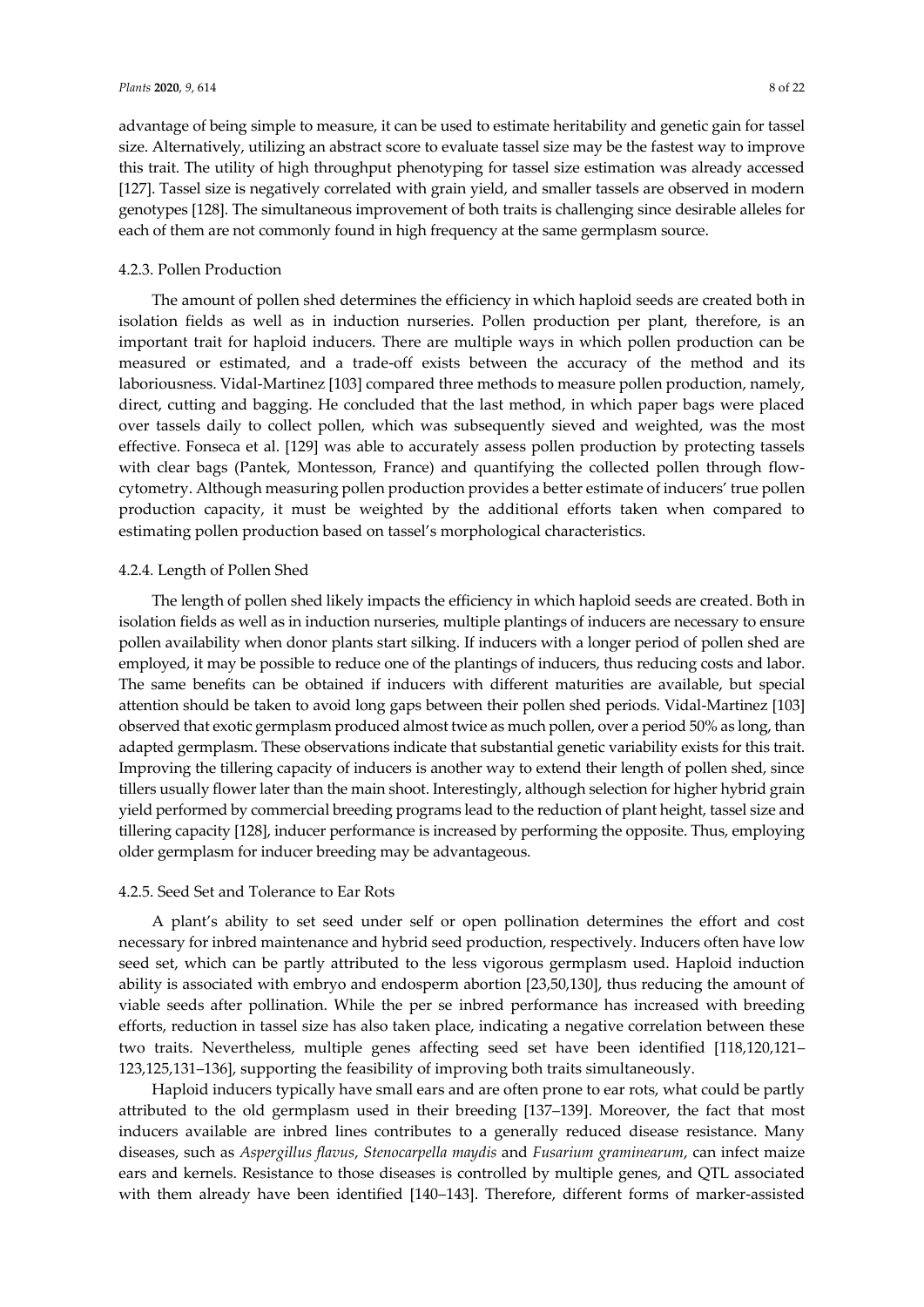selection (MAS), such as F<sub>2</sub> enrichment and marker-assisted backcrossing (MABC), may be efficient ways to improve inducers by the incorporation of large effect QTL for disease resistance. Smaller effect QTL can be incorporated simultaneously or subsequently with phenotypic or genomic selection (GS).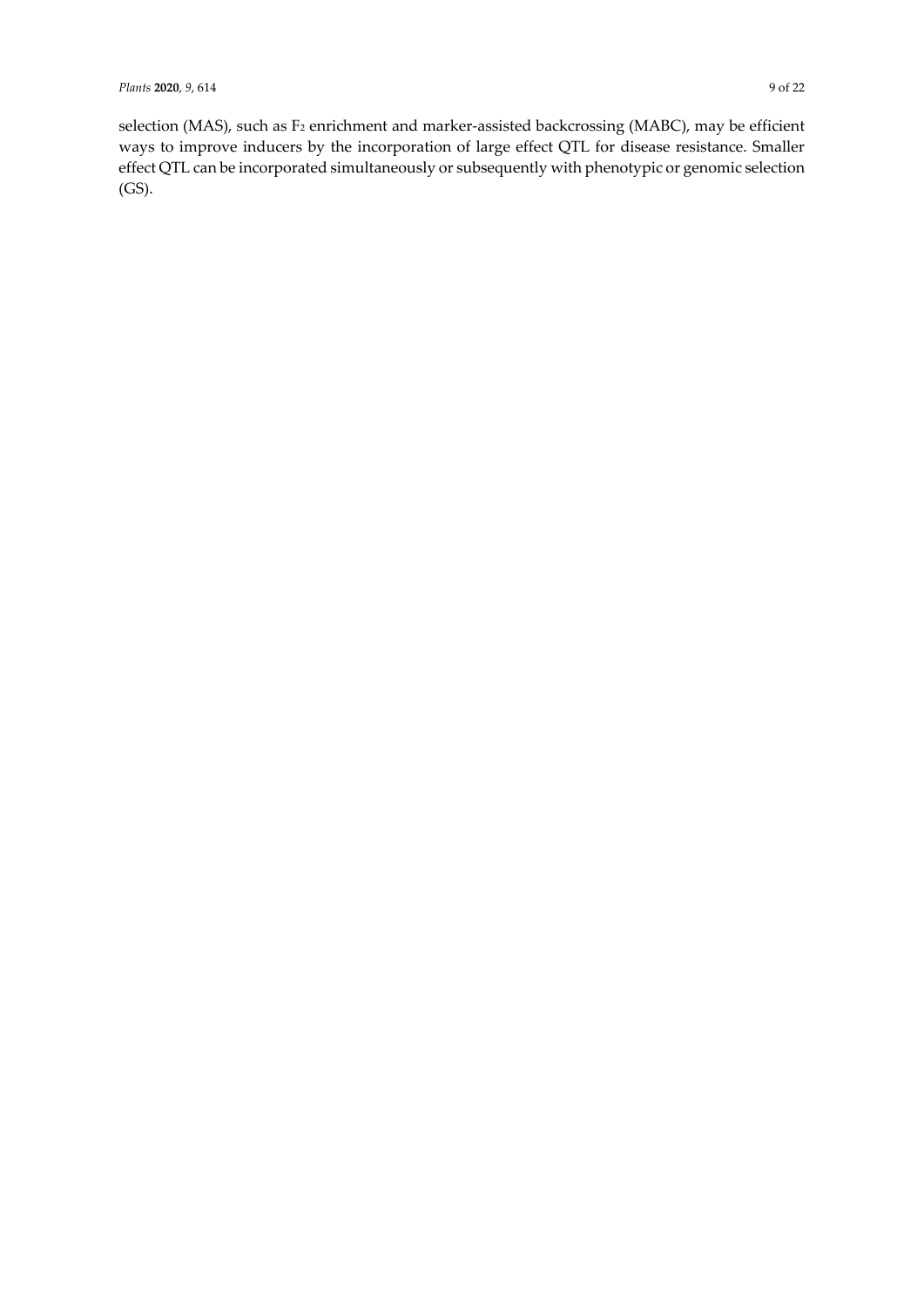| Trait                                        | <b>Genetic Control</b> | <b>Known Genes or OTLs</b>                                                                                      | <b>Gene Action</b>                   | Trait<br>Range      | <b>Breeding Goal</b>                                  | <b>Why It Is Desirable</b>                                                                                          | Reference                                            |
|----------------------------------------------|------------------------|-----------------------------------------------------------------------------------------------------------------|--------------------------------------|---------------------|-------------------------------------------------------|---------------------------------------------------------------------------------------------------------------------|------------------------------------------------------|
| Purple embryo<br>marker                      | Monogenic              | $R1-ni$                                                                                                         | Dominant                             |                     | Fixation                                              | Haploid selection at the seed stage                                                                                 | $[17]$                                               |
| Red root                                     | Monogenic              | Pl1                                                                                                             | Dominant                             |                     | Fixation                                              | Haploid selection at the seedlings stage                                                                            | [144]                                                |
| Purple sheaths,<br>husks and culm            | Bigenic                | $B1 \& P11$                                                                                                     | Dominant                             |                     | Fixation                                              | Haploid selection before flowering stage                                                                            | [145]                                                |
| Haploid induction<br>in maternal<br>inducers | Monogenic              | mtl/nld/zmpla1, zmdmp                                                                                           | Recessive                            |                     | Fixation                                              | Required for haploid embryo formation                                                                               | $[3 - 5, 13]$                                        |
| HIR of maternal<br>inducers                  | Polygenic              | qhir2-7, zmdmp                                                                                                  | Mostly recessive                     | $< 0.1 -$<br>14.5%  | Fixation for high<br><b>HIR</b>                       | Determines the efficiency in which haploid seeds<br>are created                                                     | $[11-13, 15, 25]$                                    |
| HIR of paternal<br>inducers                  | Monogenic              | ig1                                                                                                             | Recessive                            | $0.0 - 6.0\%$       | Fixation for high<br><b>HIR</b>                       | Determines the efficiency in which haploid seeds<br>are created                                                     | [2,7,9]                                              |
| Plant height                                 | Polygenic              | $>40.$ E.g.: $Br2$ , D3, D8,<br>D9, na1 and more                                                                | Additive.<br>dominant &<br>recessive | $0.7 - 10.4$<br>m   | Depend on the<br>method of haploid<br>seed production | Influence the performance on isolation fields and<br>ergonomics in induction nurseries                              | $[106 - 113]$                                        |
| Tassel size                                  | Polygenic              | >24. E.g.: ba1, ba1, bif2,<br>fea2, ra1, ra2, ra3, td1,<br>$tsh4$ , $ub2$ , $ub3$ , $zfl1$ , $zfl2$<br>and more | Mostly recessive                     | $21.1 - 53.8$<br>cm | Higher values are<br>better                           | Tassel size influences pollen production, which is<br>important to ensure good seed set in cross-<br>pollinations   | [107,109,126,127,132,14<br>6,147,118-1251            |
| Seed set in self and<br>cross-pollinations   | Polygenic              | ra1, ra2, ra3, ba1, bif2,<br>bd1, bt2, fea2, ids1, td1                                                          | Mostly recessive                     | $0 - 1348$<br>seeds | Higher values are<br>better                           | High seeds set in self and cross-pollinations<br>decrease maintenance and DH line production<br>costs, respectively | $[118, 120, 135, 136, 121 -$<br>123, 125, 131 - 134] |
| Lodging                                      | Polygenic              | bmr, bk2, gl1, gl15, tp1,<br>tp2 and more                                                                       | Mostly recessive                     | $0 - 100%$          | Higher resistance<br>is better                        | Lodged plants may produce lower seed set in<br>isolation fields and reduce ergonomics in induction<br>nurseries     | [105, 148, 149]                                      |
| Oil content                                  | Polygenic              | lec1, DGAT1-2, OBAP1,<br>WR11                                                                                   | Mainly additive                      | 1.7-27.2%           | Higher values are<br>better                           | Higher oil content improves the accuracy of<br>automated discrimination of haploid and diploid<br>seeds             | $[95 - 98, 150 - 154]$                               |

Table 1. List of different traits important to haploid inducers, along with their genetic control, known genes or QTL, mode of gene action, observed trait range, breeding goal and brief explanation of their importance.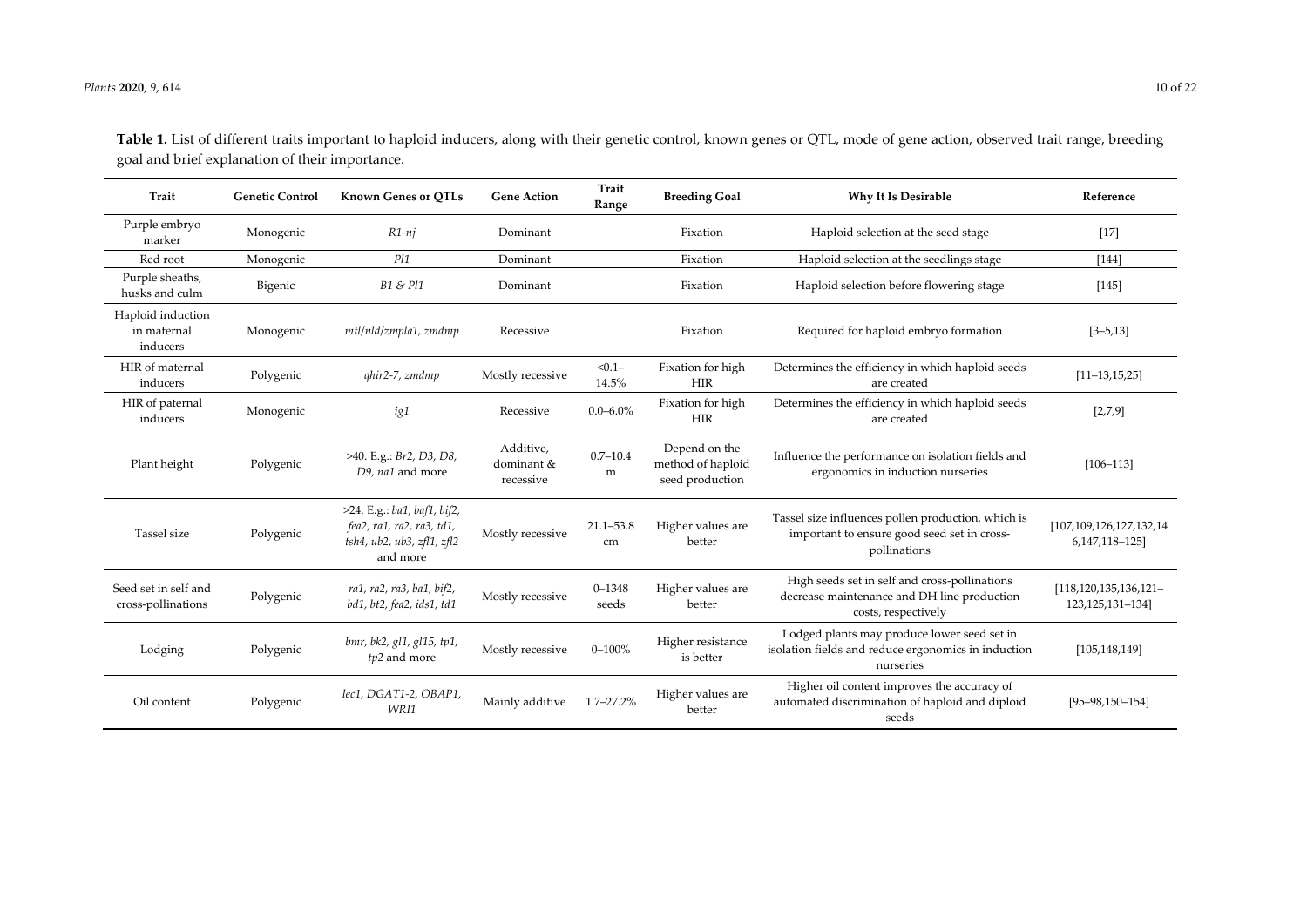#### **5. Inducer Variety Types**

The vast majority of available inducers are inbred lines. The only exceptions are the ZMK1 inducer-population [19], the German hybrid RWS/RWK-76 [54], and a tropically-adapted hybrid inducer developed by CYMMIT [155]. Here, we discuss the advantages and disadvantages of three kinds of inducer variety types (Table 2).

| <b>Trait/Inducer Variety Types</b>      | Inbred  | Synthetic* | Hybrid  |
|-----------------------------------------|---------|------------|---------|
| Easiness of production                  | High    | Medium     | Low     |
| Suitability for OC-based discrimination | High    | Medium     | Low     |
| Uniformity and stability                | High    | Medium     | High    |
| Length of pollen shed                   | Smaller | Higher     | Smaller |
| Pollen vield                            | Low     | Medium     | High    |
| Disease tolerance                       | Low     | Medium     | High    |
| Performance on isolation fields         | Low     | Medium     | High    |
| Ergonomics for hand-pollinations        | High    | Medium     | Low     |

**Table 2.** Advantages and disadvantages of three inducer variety types.

\* Conclusions for synthetic inducers assumed that they were derived from the cross of two moderately related lines. In case synthetic induces are created by crossing two or more genetic dissimilar parents, their advantages and disadvantages approximate those of hybrid inducers.

#### *5.1. Inbred Inducers*

Inbred inducers breed true and are uniform, facilitating maintenance and management. Their uniformity facilitates the identification and elimination of contaminations. Inbreds provide simplified logistics in comparison to hybrids by avoiding the concomitant maintenance of parental inbreds and hybrid seed production. If discrimination based on OC is desired, inbred inducers are probably the best type of variety to employ. Because OC-based discrimination requires the determination of thresholds, differences in OC levels of inbreds used to form a synthetic population or a hybrid could lead to classification errors. Most disadvantages of inbred inducers are associated with inbreeding depression, such as reduced vigor, smaller morphological characteristics and higher susceptibility to diseases. A drastic reduction in seed set might also be observed as a consequence of high homozygosity. Inbred inducers produce less pollen than hybrids inducers, and thus, are likely to have a weaker performance in isolation fields. However, they may provide better ergonomics for induction nurseries, where hand-pollinations are performed.

#### *5.2. Hybrid Inducers*

The process of hybridization can easily and simultaneously improve multiple traits important to inducers, such as tassel size, pollen production and disease resistance. No hybrid vigor has been observed for HIR [155], consistent with the fact that this is a gametophytic trait. A challenge in employing hybrid inducers is that both parents must be fixed for the same marker traits, otherwise differentiation of haploid and diploid plants based on those characteristics becomes unreliable. Another challenge commonly associated with hybrid seed production is the creation and maintenance of separate genetic pools. Moreover, employing hybrid inducers requires the continuous production of both hybrid and parental seed. Since hybrids are taller than inbreds and synthetics, more attention has to be paid for lodging tolerance [105]. If discrimination of haploid and diploid seeds is based on OC, two genetically distinct parents with similarly high OC levels need to be developed to ensure accurate seed discrimination when hybrid inducers are be employed. Developing such parents would be both challenging and time-consuming. However, if discrimination is based on *R1-nj*, all inducer types are equally suitable.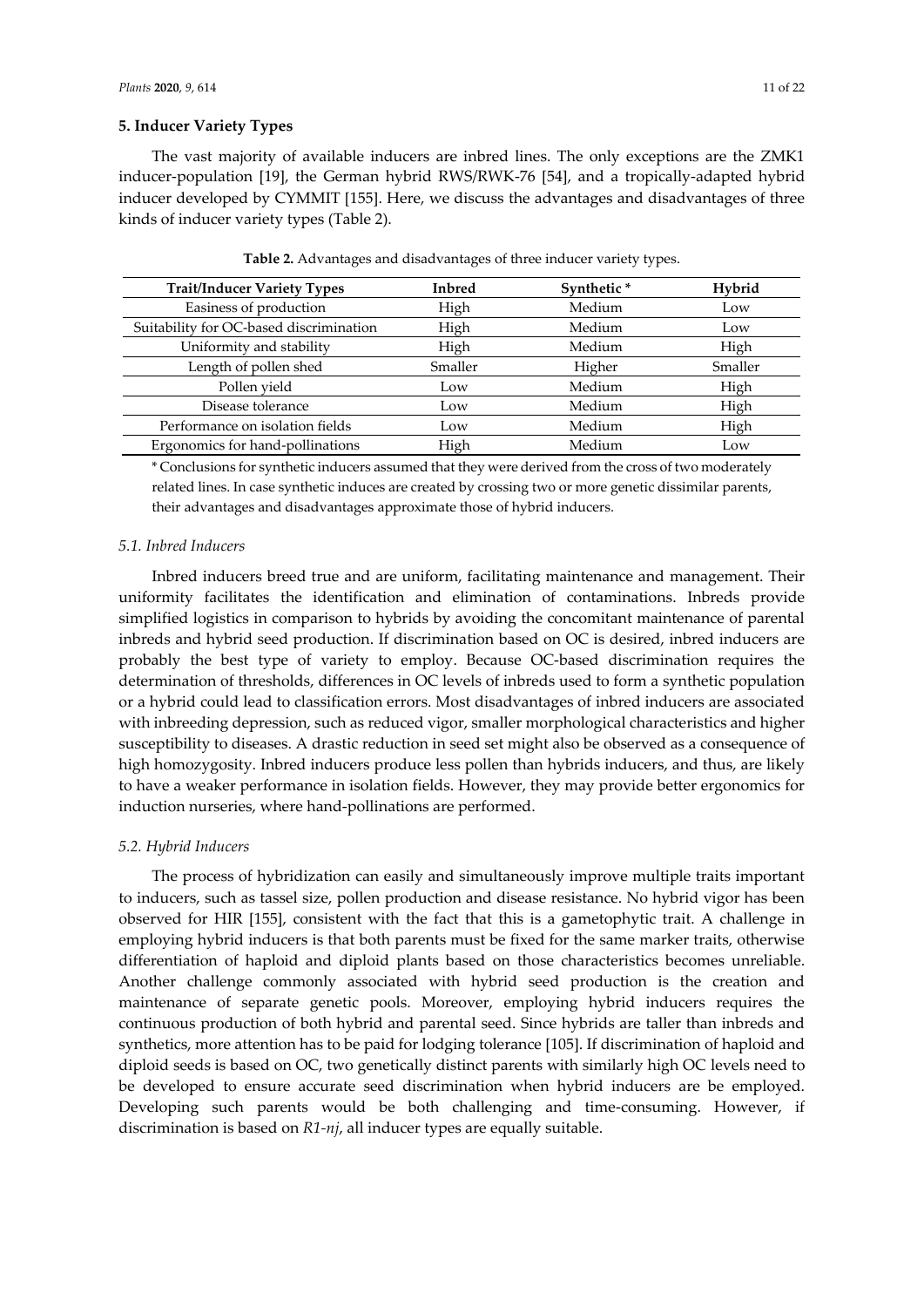#### *5.3. Synthetic Inducers*

Synthetic inducers can combine the advantages of inbred and hybrid inducers. Hybrid vigor is recovered to some extent in synthetics, depending on the genetic dissimilarity between the founder genotypes used to establish them. Synthetic populations are easier to maintain when compared to hybrid inducers, since they need to be reestablished less frequently. Synthetic inducers might shed pollen for longer periods of time when compared to both inbred and hybrid inducers, due to the genetic variability found in them. However, synthetic populations do not exploit heterosis as well as hybrids do, and thus are more susceptible to diseases and produce less pollen. Synthetic populations need to be renewed periodically by recombining the original parents, due to loss of vigor and desired characteristics generated by drift. This implicates that parental seed needs to be saved and increased regularly, which is a disadvantage when compared to inbred lines. Moreover, the fixation of marker traits is more complicated in a synthetic population with multiple parents than in a single inbred line.

#### **6. Breeding Procedures and Strategies for Inducer Development**

Independent of the breeding strategy, a certain sequence of selection steps is recommended in haploid inducer development. To describe a typical breeding approach for inducer development, we propose the scenario of a tropical breeding program interested in developing its own, adapted inducer from a licensed, exotic inducer. The exotic inducer is fixed for *R1-nj*, *Pl1*, *mtl* and *zmdmp*, but has poor agronomic performance and environmental adaptation. This inducer will be crossed to a set of elite inbred lines which possess good agronomic performance and environmental adaptation, but lack the desirable alleles at these four genes (Table 3). Since genes that hamper *R1-nj* expression occur at a higher frequency in tropical germplasm [72], employing a set of adapted inbreds, rather than only one, reduces the chance of developing inducers with poor *R1-nj* pigmentation. Segregation for *R1-nj* will be observed in F<sub>2</sub> seeds, where seeds displaying anthocyanin pigmentation in the scutellum and aleurone layer have at least one copy of this allele and can be discriminated from homozygous recessive seeds, which are uncolored. From our experience, it takes approximately 15 minutes for a person to discriminate an ear with 400 seeds using the *R1-nj* phenotype. Assuming a wage of \$12.00 per hour, the cost per seed selected would be \$0.0075. If available, a color sorter machine color can be used to rapidly separate colored from uncolored seed at a very low cost. If early fixation of *R1-nj* is a goal, then MAS can be applied on pre-selected F<sup>2</sup> seeds. The price to outsource MAS with a single simple sequence repeat (SSR) marker is roughly U\$1 per plant [156,157]. DNA extraction accounts for approximately 16% of this cost [157], which reduces part of the cost per additional marker employed. In well-stablished breeding companies, in house genotyping costs are usually around \$0.10 per data point per genotype. If seed chipping and high-density genotyping are available at a low cost, then MAS or GS can be applied to reduce the number of  $F_2$  individuals to be tested in the field.

| <b>Exotic Inducer</b>         | <b>Adapted Inbred Lines</b>   |  |
|-------------------------------|-------------------------------|--|
| R1-nj (purple embryo marker)  | $r1-ni$                       |  |
| Pl1 (red root marker)         | pl1                           |  |
| mtl                           | MTL                           |  |
| zmdmp                         | ZmDMP                         |  |
| Poor agronomic performance    | Good agronomic performance    |  |
| Poor environmental adaptation | Good environmental adaptation |  |

**Table 3.** Traits of the exotic inducer and noninducer parents assumed for the comparison of the different approaches for inducer development.

F<sup>2</sup> plants that were self-pollinated and are homozygous for *R1-nj* can be easily identified and selected at the moment of harvest, since all of their seeds should show the typical anthocyanin pigmentation produced by this allele. The red root marker, conditioned by the dominant *Pl1* allele, can also be visually selected. However, its selection is more laborious than the purple embryo marker, since seeds need to be first germinated in small trays and, after selection, transplanted to either bigger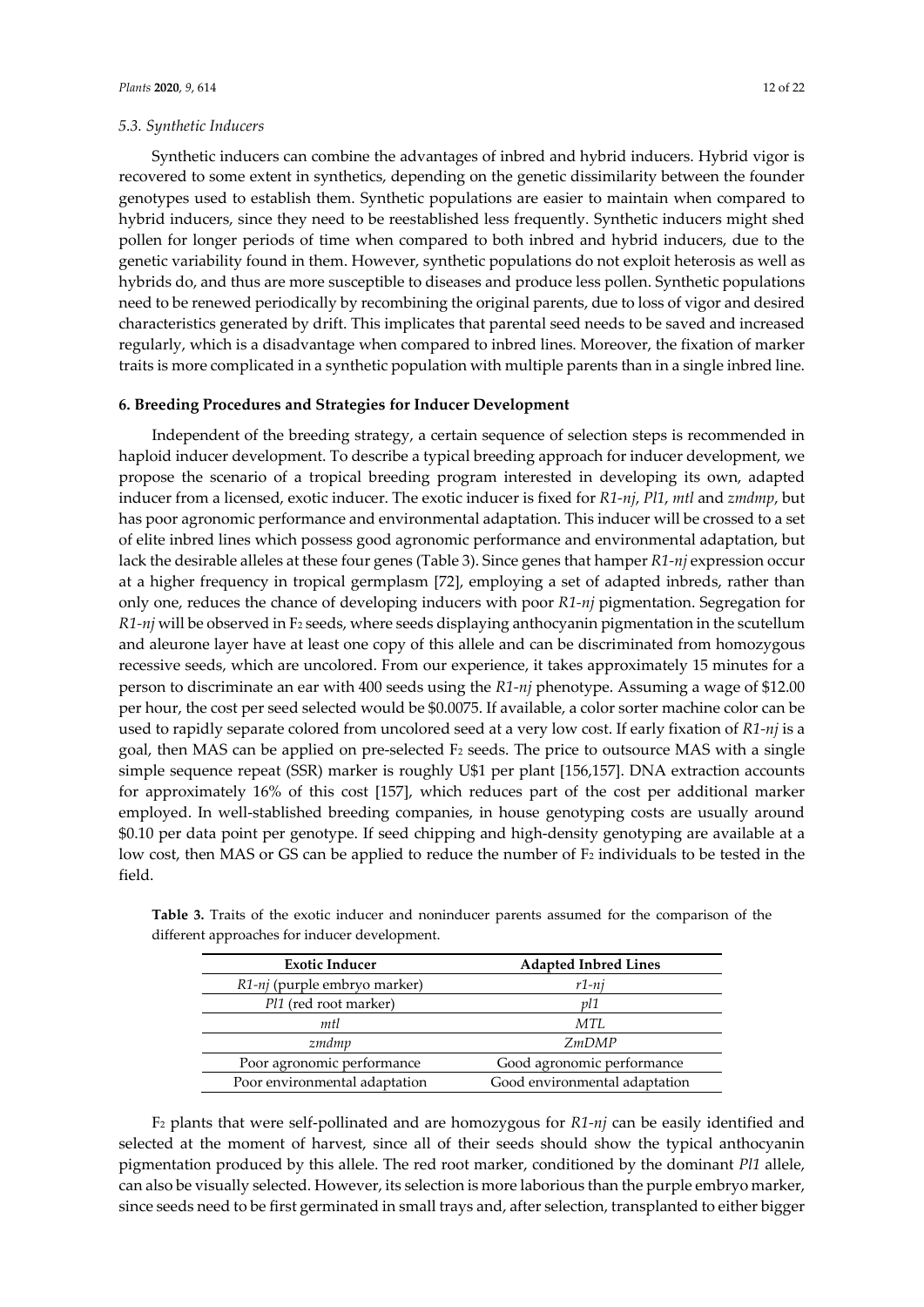containers or the field. Employing markers to select for this allele allows direct sowing in the field, simplifying operations and reducing costs. The presence of the *mtl* and *zmdmp* alleles, which disrupts maternal haploid induction [3] and increase the HIR of inducers fixed for *mtl* [13], respectively, can be verified by progeny testing. However, MAS is likely the easiest way to select for the presence of these alleles. Because strong gametic and zygotic selection against *mtl* occur [11,23,158], selfpollinating genotypes heterozygous at this locus will not produce the expected frequency of homozygous recessive individuals. From our experience, only 12–15% of F<sub>2</sub> plants are fixed for the *mtl* allele [80]. Therefore, the rapid fixation of the *mtl* allele is desirable to simplify the selection process.

Just a small fraction of the F<sup>2</sup> plants (~0.4%) will be fixed for *R1-nj*, *Pl1*, *mtl* and *zmdmp*. An extremely large population of  $F_2$  plants would have to be sown if a reasonable number genotypes fixed at these loci were to be selected. Since *mtl* is required for haploid induction and *R1-nj* can be inexpensively selected, MAS in the F<sup>2</sup> generation can be used to ensure the fixation of *mtl* and elimination of genotypes homozygous for the *pl1* or *ZmDMP* alleles. This will increase the chance of obtaining F<sup>3</sup> genotypes fixed for *R1-nj*, *Pl1* and *zmdmp*. In this generation, phenotypic selection can be used to fix *R1-nj*, while MAS can used to fix *Pl1* and *zmdmp*. Table 4 lays out a breeding scheme for inducer development.

| <b>Generation</b> | <b>Selection Applied</b>                                                                                                                                                                         | Resulting<br><b>Breeding Lines</b>                                                        |
|-------------------|--------------------------------------------------------------------------------------------------------------------------------------------------------------------------------------------------|-------------------------------------------------------------------------------------------|
| Parental          | Selection of elite inbred lines for crossing with exotic inducer                                                                                                                                 | F <sub>1</sub>                                                                            |
| F <sub>1</sub>    | Discard of F <sub>1</sub> families with undesirable characteristics                                                                                                                              | F <sub>2</sub>                                                                            |
| F <sub>2</sub>    | Discard F <sub>2</sub> seeds lacking the purple embryo pigmentation. With MAS,<br>fix mtl and discard pl1/pl1 or ZmDMP/ZmDMP genotypes.                                                          | E <sub>3</sub> fixed for <i>mtl</i>                                                       |
| F <sub>3</sub>    | Fix $R1-nj$ by harvesting ears of $F_2$ plants that only have colored seeds.<br>Fix Pl1 and zmdmp with MAS. The HIR of the selected genotypes can<br>be evaluated through crosses with one donor | F <sub>4</sub> fixed for <i>mtl</i> ,<br>R <sub>1-nj</sub> , P <sub>11</sub> and<br>zmdmp |
| $F_{4.5.6}$       | Phenotypic and/or genotypic selection for polygenic traits of<br>importance to inducers                                                                                                          | $F_{5.6.7}$                                                                               |

**Table 4.** Selection steps in haploid inducer development.

Plant height, lodging tolerance, tassel size, pollen production, length of pollen shed, HIR, seed set and tolerance to ear rots are traits that affect inducer performance and are under polygenic control. Different breeding methods, such as phenotypic selection, MAS, and more recently, genomic selection, have been used to improve quantitatively inherited traits. Genomic selection requires genotyping and phenotyping a panel of individuals to establish a prediction model with which to estimate the performance of individuals that were only genotyped [159]. Despite requiring an additional initial effort for model construction, its value for the improvement of quantitively inherited characteristics has already been demonstrated [35,160–162], and is now widely adopted in commercial breeding programs. Employing genomic selection for the simultaneous improvement of all polygenic traits important to inducers might be economically interesting, since the cost associated with phenotyping a large sample of individuals is presumably high. In addition, genotyping costs continue to decrease [163,164].

The value of genomic prediction for the improvement of traits important to haploid inducers was already assessed, and moderate to high prediction accuracies were observed in most of them [35]. For polygenic traits affected by large effect QTL, such as plant height, flowering time and HIR, a combination of *de novo* GWAS and GS might result in higher prediction accuracies than those observed in GS [165]. In the *de novo* GWAS + GS approach, markers with lowest p-values are treated as fixed effects in the prediction model, whereas in GS, all markers are treated as random effects [165].

Evaluating HIR is time-consuming and labor-intensive, since usually many cross-pollinations are performed to produce enough seeds with which to obtain a reliable estimate of a genotype's induction ability. Visual discrimination of haploid and diploid seeds is also very time-consuming, besides being quite susceptible to human errors, which affect the quality of the data collected. For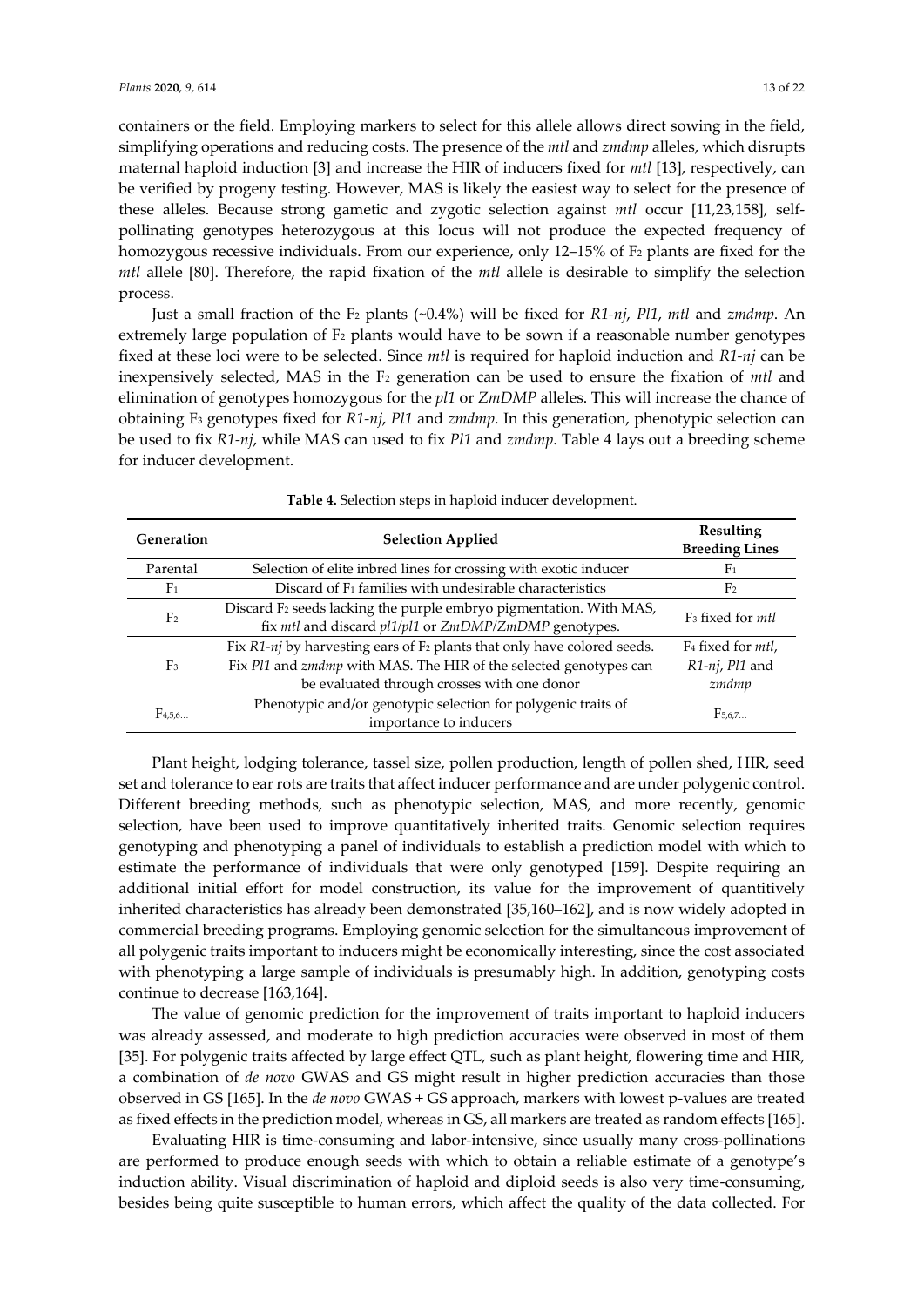instance, multiple factors can affect *R1-nj* expression and its visibility in the scutellum, such as environmental conditions [20,27,28,71], seed morphology and the presence of inhibitors genes in the donor germplasm [73–75]. These factors complicate haploid discrimination, which when coupled with a natural variation in selection stringency among evaluators, might affect the reliability of the estimates of HIR. Therefore, when evaluating the HIR of different inducers for the purpose of selection, a good balance needs to be found between sample size and the number of people involved in this task. Because of the high cost, labor-intensive and complicated task of obtaining reliable estimates of HIR, genomic selection might be helpful to improve this trait.

Tandem selection, independent culling, and index selection are common approaches used for the selection of multiple traits. Tandem selection proposes improving one trait at a time until the desired level for a given trait is achieved. This strategy is useful when selection for different traits occurs during different stages of a breeding cycle. For instance, in the first generations of an inducer breeding cycle (e.g., F2–F3), selection for qualitative traits, such as *R1-nj*, *Pl1* and *mtl*, or traits with moderate to high heritability, such as flowering time and plant height, can be effectively performed. At later stages of a breeding cycle (e.g., after F4) selection for low heritable traits, such as yield and resistance to some diseases, is more effective.

The strategy of independent culling levels proposes establishment of thresholds for each trait, and only genotypes that reach those thresholds are selected. For instance, if a breeder decides that an inducer must produce at least of 200 seeds in cross-pollinations and that it must have an HIR above 5.0% to ensure the economic viability of the DH technique, then all inducers that do not meet both criteria are discarded. The disadvantage of this selection strategy is that genotypes with very good performance for one trait, but with a below-threshold performance for another, are discarded, even though they might still have value as a source of favorable alleles for a trait.

A way to avoid the strictness caused by thresholds, and to allow compensation among traits, is to employ index selection. In index selection, the phenotypic value that each genotype has for a trait is multiplied by the weight given for this trait. All weighted phenotypic values are accumulated in the index value for that genotype. The weight might be the economic value for that trait, or a value empirically determined by the breeder. Different kinds of selection indices exist, and their usefulness is context dependent. A challenge associated with selection indices is to determine appropriate weights for each trait, since they depend on the unit of measure of each trait and because they might not be stable (e.g., prices might change from season to season).

For inducer development, all methods are used and embedded in a flexible tandem selection scheme (Table 4). In the F<sup>2</sup> and F<sup>3</sup> generations, phenotypic or MAS are used to fix *R-nj*, *Pl1*, *mtl* and zmdmp. Then, culling is used to discard F<sub>3</sub> families with very low HIRs. Finally, index selection is used to identify F<sup>4</sup> or later generation families having the best combination of HIR and various agronomic traits. In particular for this last stage of selection, GS is a promising alternative [35], since prediction accuracies for HIR and the other traits important to inducers were found to be high, and their phenotypic evaluation is laborious and thus costly.

#### **7. Conclusions**

In vivo haploid induction through crosses with maize maternal haploid inducers became the main method of DH line production in well-established breeding programs. However, smaller breeding operations still were not able to take full advantage of this rapid method of inbred line production. One of the main reasons for this lag is the lack of adapted or efficient haploid inducers, which is frequently observed in tropical countries, where inducers breeding efforts are more recent. Clearly defining traits of importance, breeding approaches and the most appropriate type of inducer cultivar for each breeding program is a fundamental step in a maize breeding program interested in implementing the in vivo DH technique. In this review manuscript, we explain each of these topics in detail. In addition, we synthesize the history of haploid inducer development, mentioning the most important cultivars created. This might be useful for the determination of which sources can be used for the development of inducers adapted to the environmental conditions of each breeding program. We hope that this review manuscript will help in the development of more efficient inducers, in the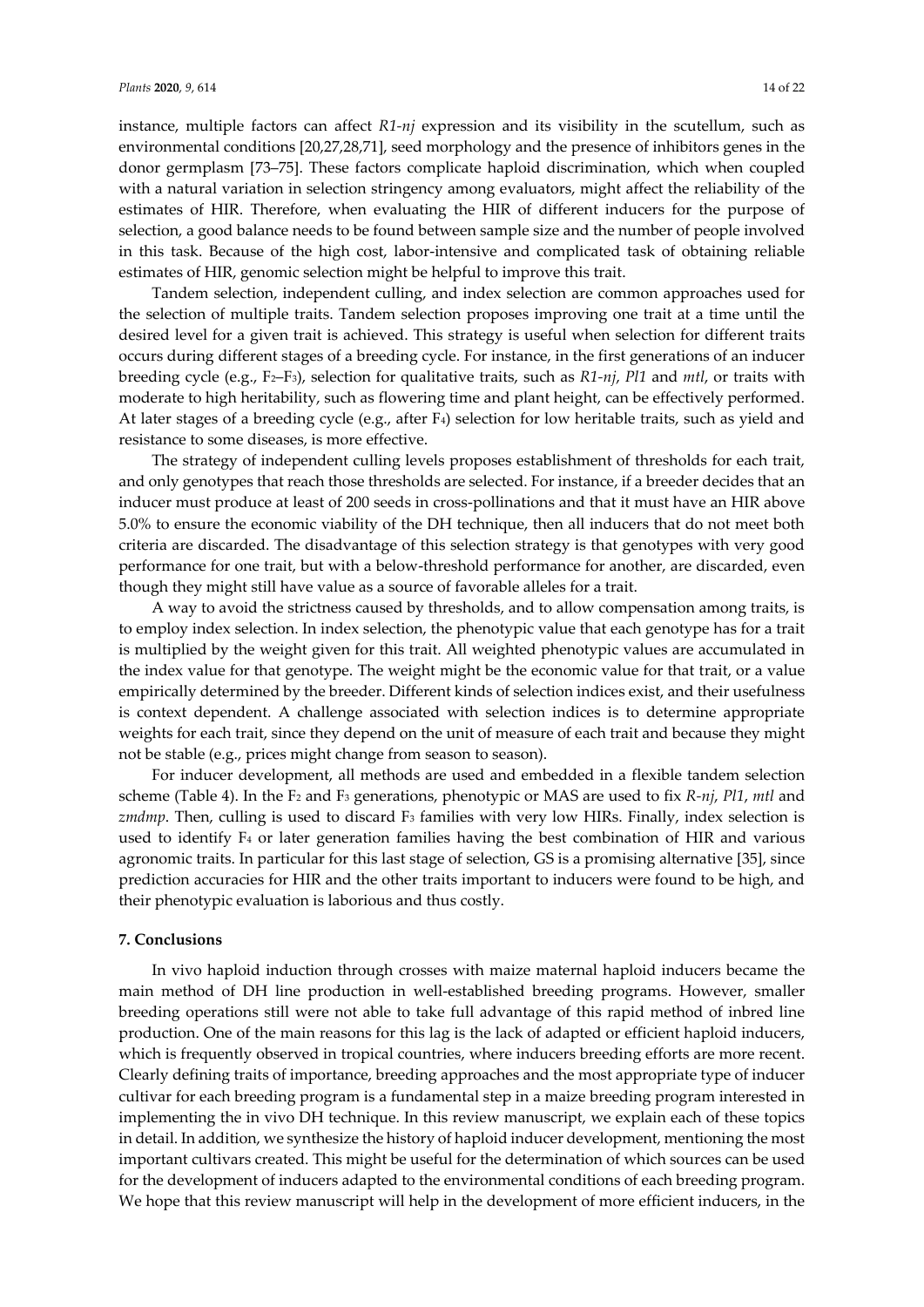expansion of the maize in vivo DH technique and in the consequent reduction of cost of hybrid seed production.

**Author Contributions:** Conceptualization, T.L. and U.K.F.; writing—original draft preparation, H.U.T.; writing—review and editing, H.U.T., T.L. and U.K.F.; visualization, H.U.T., T.L and U.K.F.; supervision, T.L. and U.K.F.; funding acquisition, T.L. and U.K.F. All authors have read and agreed to the published version of the manuscript.

**Funding:** This research was funded by USDA's National Institute of Food and Agriculture (NIFA) Project, No. IOW04314, IOW01018, and IOW05510; and NIFA award 2018-51181-28419. Funding for this work was also provided by the R.F. Baker Center for Plant Breeding, Plant Sciences Institute, and K.J. Frey Chair in Agronomy, at Iowa State University.

**Acknowledgments:** The present work was performed with the support of the National Council for Scientific and Technological Development (CNPq)–Brazil.

**Conflicts of Interest:** The authors declare no conflict of interest.

# **References**

- 1. Wędzony, M.; Forster, B.P.; Żur, I.; Golemiec, E.; Szechyńska-Hebda, M.; Dubas, E.; Gotębiowska, G. Progress in doubled haploid technology in higher plants. In *Advances in Haploid Production in Higher Plants*; Springer: Berlin/Heidelberg, Germany, 2009; pp. 1–33.
- 2. Kermicle, J.L. Androgenesis conditioned by a mutation in maize. *Science* **1969**, *166*, 1422–1424.
- 3. Kelliher, T.; Starr, D.; Richbourg, L.; Chintamanani, S.; Delzer, B.; Nuccio, M.L.; Green, J.; Chen, Z.; McCuiston, J.; Wang, W.; et al. MATRILINEAL, a sperm-specific phospholipase, triggers maize haploid induction. *Nature* **2017**, *542*, 105–109.
- 4. Liu, C.; Li, X.; Meng, D.; Zhong, Y.; Chen, C.; Dong, X.; Xu, X.; Chen, B.; Li, W.; Li, L.; et al. A 4-bp Insertion at ZmPLA1 Encoding a Putative Phospholipase A Generates Haploid Induction in Maize. *Mol. Plant* **2017**, *10*, 520–522.
- 5. Gilles, L.M.; Khaled, A.; Laffaire, J.; Chaignon, S.; Gendrot, G.; Laplaige, J.; Bergès, H.; Beydon, G.; Bayle, V.; Barret, P.; et al. Loss of pollen-specific phospholipase NOT LIKE DAD triggers gynogenesis in maize. *EMBO J.* **2017**, *36*, 707–717.
- 6. Evans, M.M.S. The indeterminate gametophyte1 Gene of Maize Encodes a LOB Domain Protein Required for Embryo Sac and Leaf Development. *Plant Cell Online* **2007**, *19*, 46–62.
- 7. Kindiger, B.; Hamann, S. Generation of Haploids in Maize: A Modification of the Indeterminate Gametophyte (ig) System. *Crop Sci.* **1993**, *33*, 342–344.
- 8. Rotarenco, V.; Georgeta, D.; State, D.; Fuia, S. New inducers of maternal haploids in maize. *Maize Genet. Coop. Newsl.* **2010**, *84*, 36–50.
- 9. Lashermes, P.; Beckert, M. Genetic control of maternal haploidy in maize (*Zea mays* L.) and selection of haploid inducing lines. *Theor. Appl. Genet.* **1988**, *76*, 405–410.
- 10. Röber, F.K. Fortpflanzungsbiologische und Genetische Untersuchungen mit RFLP-Markern zur In-Vivo-Haploideninduktion bei Mais. Ph.D. Thesis, University of Hohenheim, Stuttgart, Germany, 1999.
- 11. Prigge, V.; Xu, X.; Li, L.; Babu, R.; Chen, S.; Atlin, G.N.; Melchinger, A.E. New insights into the genetics of in vivo induction of maternal haploids, the backbone of doubled haploid technology in maize. *Genetics* **2012**, *190*, 781–793.
- 12. Liu, C.; Li, W.; Zhong, Y.; Dong, X.; Hu, H.; Tian, X.; Wang, L.; Chen, B.; Chen, C.; Melchinger, A.E.; et al. Fine mapping of qhir8 affecting in vivo haploid induction in maize. *Theor. Appl. Genet.* **2015**, *128*, 2507–2515.
- 13. Zhong, Y.; Liu, C.; Qi, X.; Jiao, Y.; Wang, D.; Wang, Y.; Liu, Z.; Chen, C.; Chen, B.; Tian, X.; et al. Mutation of ZmDMP enhances haploid induction in maize. *Nat. Plants* **2019**, *5*, 575–580.
- 14. Randolph, L.F. Some Effects of High Temperature on Polyploidy and Other Variations in Maize. *Proc. Natl. Acad. Sci. USA* **1932**, *18*, 222–229.
- 15. Chase, S.S. Techniques for isolating haploid plants. *Am. J. Bot.* **1947**, *34*, 579–609.
- 16. Hu, H.; Schrag, T.A.; Peis, R.; Unterseer, S.; Schipprack, W.; Chen, S.; Lai, J.; Yan, J.; Prasanna, B.M.; Nair, S.K.; et al. The genetic basis of haploid induction in maize identified with a novel genome-wide association method. *Genetics* **2016**, *202*, 1267–1276.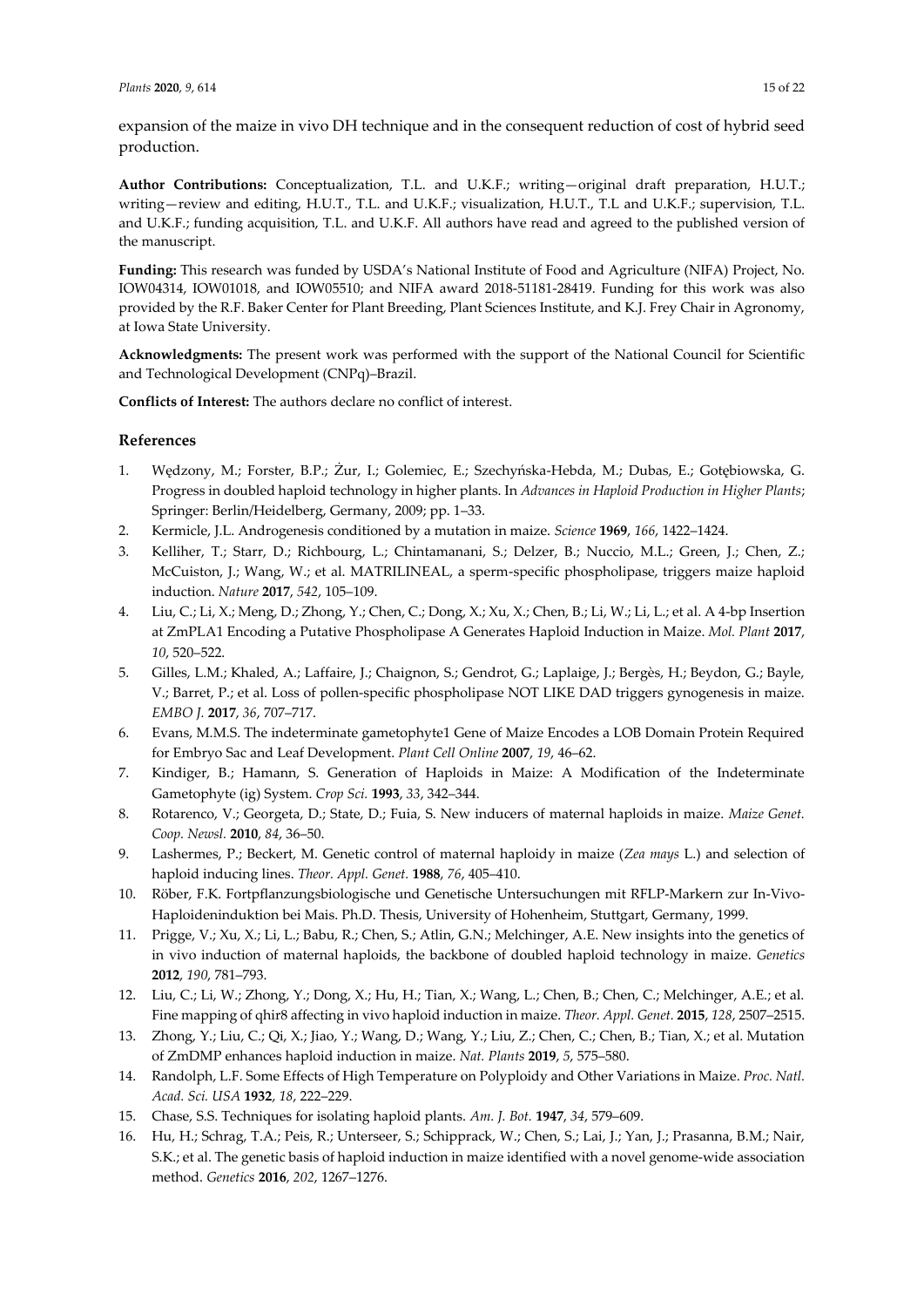- 17. Chase, S.S.; Nanda, D.K. Screening for monoploids of maize by use of a purple embryo marker. *Maize Genet. Coop. Newsl.* **1965**, *39*, 59–60.
- 18. Zabirova, E.; Chumak, M.V.; Shatskaia, O.A.; Scherbak, V.S. Technology of the mass accelerated production of homozygous lines. *Kukuruza Sorgo* **1996**, *4*, 17–19.
- 19. Shatskaya, O.A. Haploinductors isolation in maize: Three cycles of selection on high frequency of induction of matroclinal haploids. *Agric. Biol.* **2010**, *7*, 79–86.
- 20. Röber, F.K.; Gordillo, G.A.; Geiger, H.H. In vivo haploid induction in maize-Performance of new inducers and significance of doubled haploid lines in hybrid breeding. *Maydica* **2005**, *50*, 275–283.
- 21. Chalyk, S.T. Creating new haploid-inducing lines of maize. *Maize Genet. Coop. Newsl.* **1999**, *73*, 53.
- 22. Chen, S.J.; Song, T. Identifcation haploid with high oil xenia effect in maize. *Acta Agron. Sin.* **2003**, *29*, 587– 590.
- 23. Xu, X.; Li, L.; Dong, X.; Jin, W.; Melchinger, A.E.; Chen, S. Gametophytic and zygotic selection leads to segregation distortion through in vivo induction of a maternal haploid in maize. *J. Exp. Bot.* **2013**, *64*, 1083– 1096.
- 24. Melchinger, A.E.; Schipprack, W.; Würschum, T.; Chen, S.; Technow, F. Rapid and accurate identification of in vivo-induced haploid seeds based on oil content in maize. *Nat. Sci. Rep.* **2013**, *3*, 2129.
- 25. Melchinger, A.E.; Schipprack, W.; Utz, H.F.; Mirdita, V. In vivo haploid induction in maize: Identification of haploid seeds by their oil content. *Crop Sci.* **2014**, *54*, 1497–1504.
- 26. Prasanna, B.M.; Pixley, K.; Warburton, M.L.; Xie, C.-X. Molecular marker-assisted breeding options for maize improvement in Asia. *Mol. Breed.* **2010**, *26*, 339–356.
- 27. Kebede, A.Z.; Dhillon, B.S.; Schipprack, W.; Araus, J.L.; Bänziger, M.; Semagn, K.; Alvarado, G.; Melchinger, A.E. Effect of source germplasm and season on the in vivo haploid induction rate in tropical maize. *Euphytica* **2011**, *180*, 219–226.
- 28. Prigge, V.; Schipprack, W.; Mahuku, G.; Atlin, G.N.; Melchinger, A.E. Development of in vivo haploid inducers for tropical maize breeding programs. *Euphytica* **2012**, *185*, 481–490.
- 29. Chaikam, V.; Nair, S.K.; Martinez, L.; Lopez, L.A.; Utz, H.F.; Melchinger, A.E.; Boddupalli, P.M. Marker-Assisted Breeding of Improved Maternal Haploid Inducers in Maize for the Tropical/Subtropical Regions. *Front. Plant Sci.* **2018**, *9*, 1527.
- 30. Kermicle, J.L.; Taba, S.; Evans, M.M.S. The Gametophyte-1 locus and reproductive isolation among *Zea mays* subspecies. *Maydica* **2006**, *51*, 219–225.
- 31. Dong, X.; Xu, X.; Li, L.; Liu, C.; Tian, X.; Li, W.; Chen, S. Marker-assisted selection and evaluation of high oil in vivo haploid inducers in maize. *Mol. Breed.* **2014**, *34*, 1147–1158.
- 32. Heffner, E.L.; Sorrells, M.E.; Jannink, J.L. Genomic Selection for Crop Improvement. *Crop Sci.* **2009**, *49*, 1– 12.
- 33. Nakaya, A.; Isobe, S.N. Will genomic selection be a practical method for plant breeding?. *Ann. Bot.* **2012**, *110*, 1303–1316.
- 34. Pace, J.; Yu, X.; Lübberstedt, T. Genomic prediction of seedling root length in maize (*Zea mays* L.). *Plant J.* **2015**, *83*, 903–912.
- 35. Almeida, V.C.; Trentin, H.U.; Frei, U.K.; Lübberstedt, T. Genomic prediction of maternal haploid induction rate in maize. *Plant Genome* **2020**, e20014, doi:10.1002/tpg2.20014.
- 36. Dresselhaus, T.; Sprunck, S.; Wessel, G.M. Fertilization Mechanisms in Flowering Plants. *Curr. Biol.* **2016**, *26*, R125–R139.
- 37. Sarkar, K.R.; Coe, E.H. A genetic analysis of the origin of maternal haploids in maize. *Genetics* **1966**, *54*, 453– 464.
- 38. Iwakawa, H.; Shinmyo, A.; Sekine, M. Arabidopsis CDKA;1, a cdc2 homologue, controls proliferation of generative cells in male gametogenesis. *Plant J.* **2006**, *45*, 819–831.
- 39. Chen, Z.; Tan, J.L.H.; Ingouff, M.; Sundaresan, V.; Berger, F. Chromatin assembly factor 1 regulates the cell cycle but not cell fate during male gametogenesis in *Arabidopsis thaliana*. *Development* **2008**, *135*, 65–73.
- 40. Kim, H.J.; Oh, S.A.; Brownfield, L.; Hong, S.H.; Ryu, H.; Hwang, I.; Twell, D.; Nam, H.G. Control of plant germline proliferation by SCFFBL17 degradation of cell cycle inhibitors. *Nature* **2008**, *455*, 1134–1137.
- 41. Sprague, G.F. The nature and extent of hetero-fertilization in maize. *Genetics* **1932**, *17*, 358–368.
- 42. Gao, S.; Babu, R.; Lu, Y.; Martinez, C.; Hao, Z.; Krivanek, A.F.; Wang, J.; Rong, T.; Crouch, J.; Xu, Y. Revisiting the Hetero-Fertilization Phenomenon in Maize. *PLoS ONE* **2011**, *6*, e16101.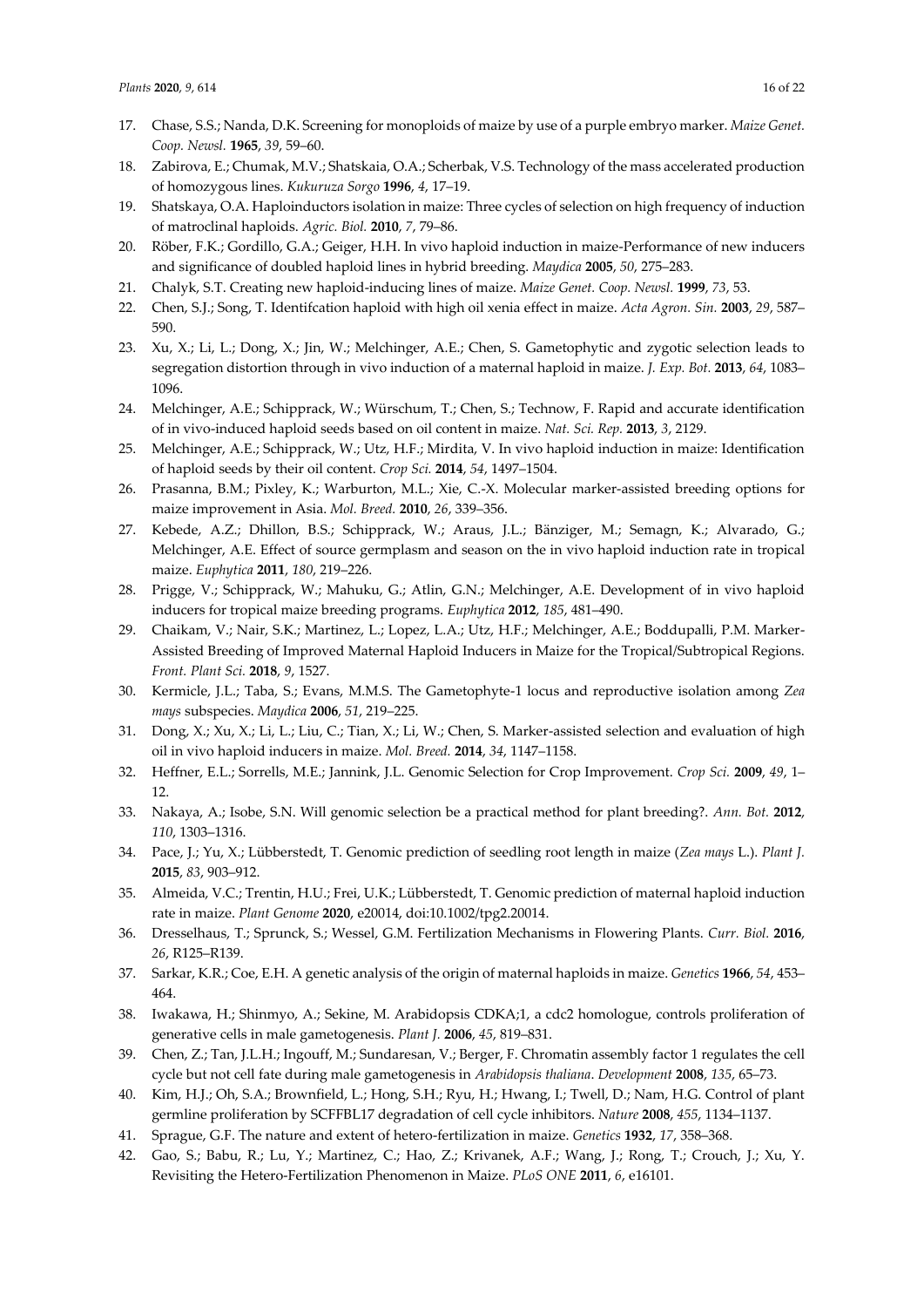- 43. Beale, K.M.; Leydon, A.R.; Johnson, M.A. Gamete Fusion Is Required to Block Multiple Pollen Tubes from Entering an *Arabidopsis* Ovule. *Curr. Biol.* **2012**, *22*, 1090–1094.
- 44. Kasahara, R.D.; Maruyama, D.; Hamamura, Y.; Sakakibara, T.; Twell, D.; Higashiyama, T. Fertilization Recovery after Defective Sperm Cell Release in *Arabidopsis*. *Curr. Biol.* **2012**, *22*, 1084–1089.
- 45. Sprunck, S.; Rademacher, S.; Vogler, F.; Gheyselinck, J.; Grossniklaus, U.; Dresselhaus, T. Egg Cell-Secreted EC1 Triggers Sperm Cell Activation During Double Fertilization. *Science* **2012**, *338*, 1093–1097.
- 46. Maruyama, D.; Hamamura, Y.; Takeuchi, H.; Susaki, D.; Nishimaki, M.; Kurihara, D.; Kasahara, R.D.; Higashiyama, T. Independent Control by Each Female Gamete Prevents the Attraction of Multiple Pollen Tubes. *Dev. Cell* **2013**, *25*, 317–323.
- 47. Tian, X.; Qin, Y.; Chen, B.; Liu, C.; Wang, L.; Li, X.; Dong, X.; Liu, L.; Chen, S. Hetero-fertilization together with failed egg–sperm cell fusion supports single fertilization involved in in vivo haploid induction in maize. *J. Exp. Bot.* **2018**, *69*, 4689–4701.
- 48. Li, L.; Xu, X.; Jin, W.; Chen, S. Morphological and molecular evidences for DNA introgression in haploid induction via a high oil inducer CAUHOI in maize. *Planta* **2009**, *230*, 367–376.
- 49. Zhao, X.; Xu, X.; Xie, H.; Chen, S.; Jin, W. Fertilization and uniparental chromosome elimination during crosses with maize haploid inducers. *Plant Physiol.* **2013**, *163*, 721–731.
- 50. Qiu, F.; Liang, Y.; Li, Y.; Liu, Y.; Wang, L.; Zheng, Y. Morphological, cellular and molecular evidences of chromosome random elimination in vivo upon haploid induction in maize. *Curr. Plant Biol.* **2014**, *1*, 83–90.
- 51. Kelliher, T.; Starr, D.; Su, X.; Tang, G.; Chen, Z.; Carter, J.; Wittich, P.E.; Dong, S.; Green, J.; Burch, E.; et al. One-step genome editing of elite crop germplasm during haploid induction. *Nat. Biotechnol.* **2019**, *37*, 287– 292.
- 52. Zhang, Z.; Fazhan, Q.; Yongzhong, L.; Kejun, M.; Zaiyun, L.; Shangzhong, X. Chromosome elimination and in vivo haploid production induced by Stock 6-derived inducer line in maize (*Zea mays* L.). *Plant Cell Rep.* **2008**, *27*, 1851–1860.
- 53. Ravi, M.; Chan, S.W.L. Haploid plants produced by centromere-mediated genome elimination. *Nature* **2010**, *464*, 615–618.
- 54. Geiger, H.H.; Gordillo, G.A. Doubled Haploids In Hybrid Maize Breeding. *Maydica* **2009**, *54*, 485–499.
- 55. De La Fuente, G.N.; Frei, U.K.; Trampe, B.; Nettleton, D.; Zhang, W.; Lübberstedt, T. A diallel analysis of a maize donor population response to in vivo maternal haploid induction: I. inducibility. *Crop Sci.* **2018**, *58*, 1830–1837.
- 56. Pickering, R.A. The influence of genotype and environment on chromosome elimination in crosses between *Hordeum vulgare* L. × *Hordeum bulbosum* L. *Plant Sci. Lett.* **1984**, *34*, 153–164.
- 57. Pickering, R.A.; Morgan, P.W. The influence of temperature on chromosome elimination during embryo development in crosses involving *Hordeum* spp., wheat (*Triticum aestivum* L.) and rye (*Secale cereale* L.). *Theor. Appl. Genet.* **1985**, *70*, 199–206.
- 58. Chase, S. Monoploids and monoploid-derivatives of maize (*Zea mays* L.). *Bot. Rev.* **1969**, *35*, 117–168.
- 59. Seaney, R.R. Monoploids in maize. *Maize Genet. Coop. Newsl.* **1954**, *28*, 22.
- 60. Tyrnov, V.S. Producing of parthenogenetic forms of maize. *Maize Genet. Coop. Newsl.* **1997**, *71*, 73.
- 61. Chase, S.S. Utilization of haploids in plant breeding: Breeding diploid species. In *Haploids in Higher Plants: Advances and Potentials. Proceedings of the First International Symposium*; Guelph University Press: Guelph, ON, Canada, 1974; pp. 21–34.
- 62. Rotarenco, V.A. Production of matroclinous maize haploids following natural and artificial pollination with a haploid inducer. *Maize Genet. Coop. Newsl.* **2002**, *76*, 16.
- 63. Rotarenco, V.A.; Mihailov, M.E. The influence of ear age on the frequency of matemal haploids produced by a haploid-inducing line. *Maize Genet. Coop. Newsl.* **2007**, *81*, 9.
- 64. Randolph, L.F. Note on haploid frequencies. *Maize Genet. Coop. Newsl.* **1940**, *14*, 23–24.
- 65. Eder, J.; Chalyk, S. In vivo haploid induction in maize. *Theor. Appl. Genet.* **2002**, *104*, 703–708.
- 66. Chase, S.S. Production of Homozygous Diploids of Maize from Monoploids 1. *Agron. J.* **1952**, *44*, 263–267.
- 67. Coe, E.H. Anthocyanin Genetics. In *The Maize Handbook*; Springer: New York, NY, USA, 1994; pp. 279–281.
- 68. Ford, R.H. Inheritance of Kernel Color in Corn: Explanations & Investigations. *Am. Biol. Teach.* **2000**, *62*, 181–188.
- 69. Boote, B.W.; Freppon, D.J.; De La Fuente, G.N.; Lübberstedt, T.; Nikolau, B.J.; Smith, E.A. Haploid differentiation in maize kernels based on fluorescence imaging. *Plant Breed.* **2016**, *135*, 439–445.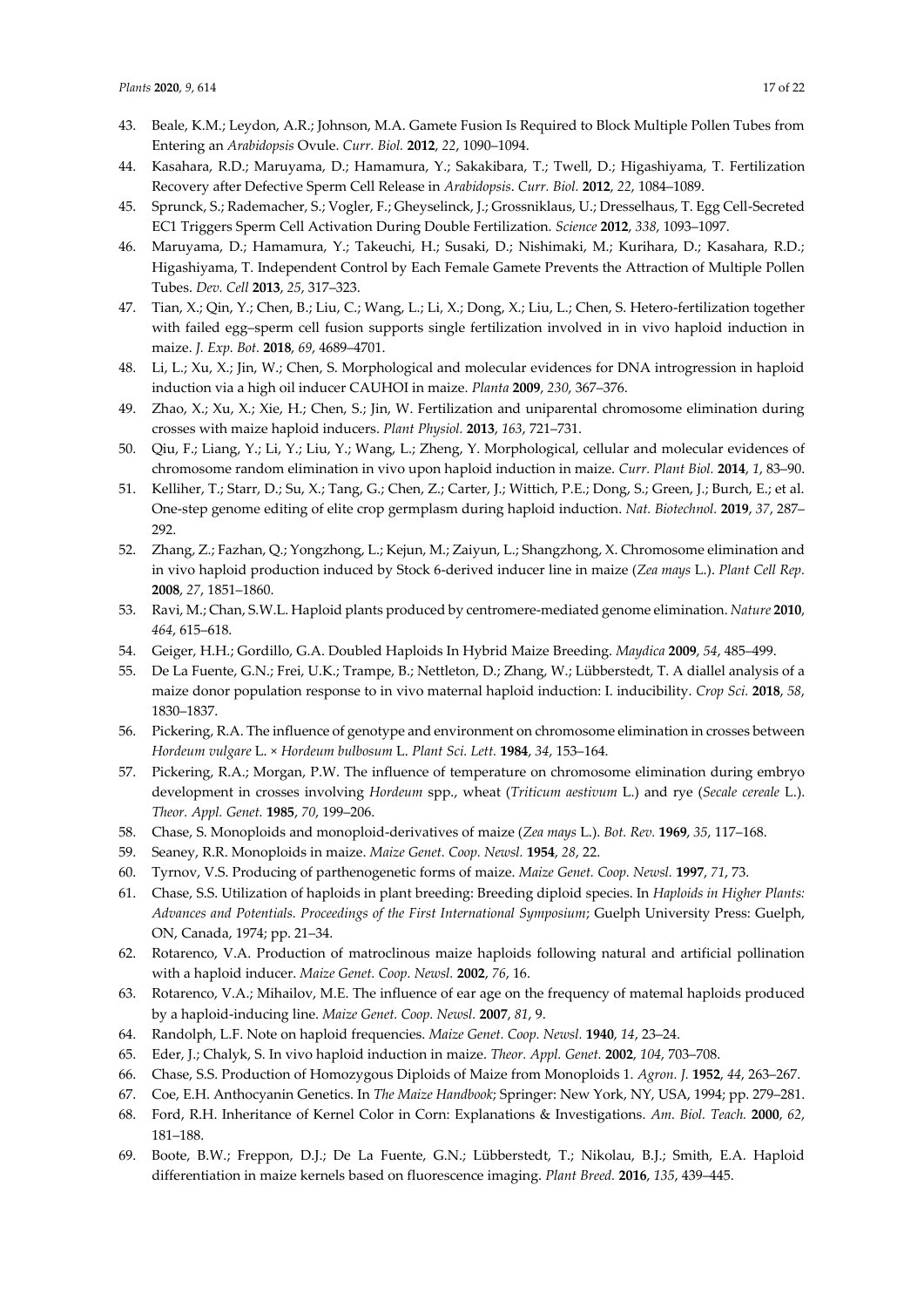- 70. De La Fuente, G.N.; Carstensen, J.M.; Edberg, M.A.; Lübberstedt, T. Discrimination of haploid and diploid maize kernels via multispectral imaging. *Plant Breed.* **2017**, *136*, 50–60.
- 71. Prigge, V.; Sánchez, C.; Dhillon, B.S.; Schipprack, W.; Araus, J.L.; Bänziger, M.; Melchinger, A.E. Doubled haploids in tropical maize: I. effects of inducers and source germplasm on in vivo haploid induction rates. *Crop Sci.* **2011**, *51*, 1498–1506.
- 72. Chaikam, V.; Nair, S.K.; Babu, R.; Martinez, L.; Tejomurtula, J.; Boddupalli, P.M. Analysis of effectiveness of R1-nj anthocyanin marker for in vivo haploid identification in maize and molecular markers for predicting the inhibition of R1-nj expression. *Theor. Appl. Genet.* **2015**, *128*, 159–171.
- 73. Burr, F.A.; Burr, B.; Scheffler, B.E.; Blewitt, M.; Wienand, U.; Matz, E.C. The maize repressor-like gene intensifier1 shares homology with the r1/b1 multigene family of transcription factors and exhibits missplicing. *Plant Cell* **1996**, *8*, 1249–1259.
- 74. Della Vedova, C.B.; Lorbiecke, R.; Kirsch, H.; Schulte, M.B.; Scheets, K.; Borchert, L.M.; Scheffler, B.E.; Wienand, U.; Cone, K.C.; Birchler, J.A. The dominant inhibitory chalcone synthase allele *C2-Idf* (*Inhibitor diffuse*) from *Zea mays* (L.) acts via an endogenous RNA silencing mechanism. *Genetics* **2005**, *170*, 1989–2002.
- 75. Paz-Ares, J.; Ghosal, D.; Saedler, H. Molecular analysis of the C1-I allele from *Zea mays*: A dominant mutant of the regulatory C1 locus. *EMBO J.* **1990**, *9*, 315–321.
- 76. Melchinger, A.E.; Schipprack, W.; Mi, X.; Mirdita, V. Oil Content is Superior to Oil Mass for Identification of Haploid Seeds in Maize Produced with High-Oil Inducers. *Crop Sci.* **2015**, *55*, 188.
- 77. Smelser, A.; Blanco, M.; Lübberstedt, T.; Schechert, A.; Vanous, A.; Gardner, C. Weighing in on a method to discriminate maize haploid from hybrid seed. *Plant Breed.* **2015**, *134*, 283–285.
- 78. Wang, H.; Liu, J.; Xu, X.; Huang, Q.; Chen, S.; Yang, P.; Chen, S.; Song, Y. Fully-automated high-throughput NMR system for screening of haploid kernels of maize (corn) by measurement of oil content. *PLoS ONE* **2016**, *11*, e0159444.
- 79. Johal, G.S. Disease Lesion Mimics Mutants of Maize. *APSnet Featur. Artic.* **2007**, doi:10.1094/APSnetFeatures-2007-0707.
- 80. Frei, U.K. (Iowa State University, Ames, IA, USA). Personal communication, 2015.
- 81. Hu, G.; Yalpani, N.; Briggs, S.P.; Johal, G.S. A porphyrin pathway impairment is responsible for the phenotype of a dominant disease lesion mimic mutant of maize. *Plant Cell* **1998**, *10*, 1095–1105.
- 82. Chaikam, V.; Martinez, L.; Melchinger, A.E.; Schipprack, W.; Boddupalli, P.M. Development and validation of red root marker-based haploid inducers in maize. *Crop Sci.* **2016**, *56*, 1678–1688.
- 83. Wu, P.; Ren, J.; Li, L.; Chen, S. Early spontaneous diploidization of maternal maize haploids generated by in vivo haploid induction. *Euphytica* **2014**, *200*, 127–138.
- 84. Molenaar, W.S.; de Oliveira Couto, E.G.; Piepho, H.-P.; Melchinger, A.E. Early diagnosis of ploidy status in doubled haploid production of maize by stomata length and flow cytometry measurements. *Plant Breed.* **2019**, *138*, 266–276.
- 85. da Silva, H.A.; Scapim, C.A.; Vivas, J.M.S.; do Amaral Júnior, A.T.; Pinto, R.J.B.; Mourão, K.S.M.; Rossi, R.M.; Baleroni, A.G. Effect of ploidy level on guard cell length and use of stomata to discard diploids among putative haploids in maize. *Crop Sci.* **2020**, 1–11, doi:10.1002/csc2.20004.
- 86. Bartels, P.G.; Hilton, J.L. Comparison of trifluralin, oryzalin, pronamide, propham, and colchicine treatments on microtubules. *Pestic. Biochem. Physiol.* **1973**, *3*, 462–472.
- 87. Chaikam, V.; Mahuku, G.; Prasanna, B.M. Chromosome doubling of maternal haploids. In *Doubled Haploid Technology in Maize Breeding: Theory and Practice*; CIMMYT: Mexico City, Mexico, 2012; pp. 24–29.
- 88. Wan, Y.; Duncan, D.R.; Rayburn, A.L.; Petolino, J.F.; Widholm, J.M. The use of antimicrotubule herbicides for the production of doubled haploid plants from anther-derived maize callus. *Theor. Appl. Genet.* **1991**, *81*, 205–211.
- 89. Melchinger, A.E.; Molenaar, W.S.; Mirdita, V.; Schipprack, W. Colchicine alternatives for chromosome doubling in maize haploids for doubled-haploid production. *Crop Sci.* **2016**, *56*, 559–569.
- 90. Denney, J.O. Xenia Includes Metaxenia. *HortScience* **1992**, *27*, 722–728.
- 91. Yang, X.; Ma, H.; Zhang, P.; Yan, J.; Guo, Y.; Song, T.; Li, J. Characterization of QTL for oil content in maize kernel. *Theor. Appl. Genet.* **2012**, *125*, 1169–1179.
- 92. Preciado-Ortiz, R.E.; García-Lara, S.; Ortiz-Islas, S.; Ortega-Corona, A.; Serna-Saldivar, S.O. Response of recurrent selection on yield, kernel oil content and fatty acid composition of subtropical maize populations. *Field Crop. Res.* **2013**, *142*, 27–35.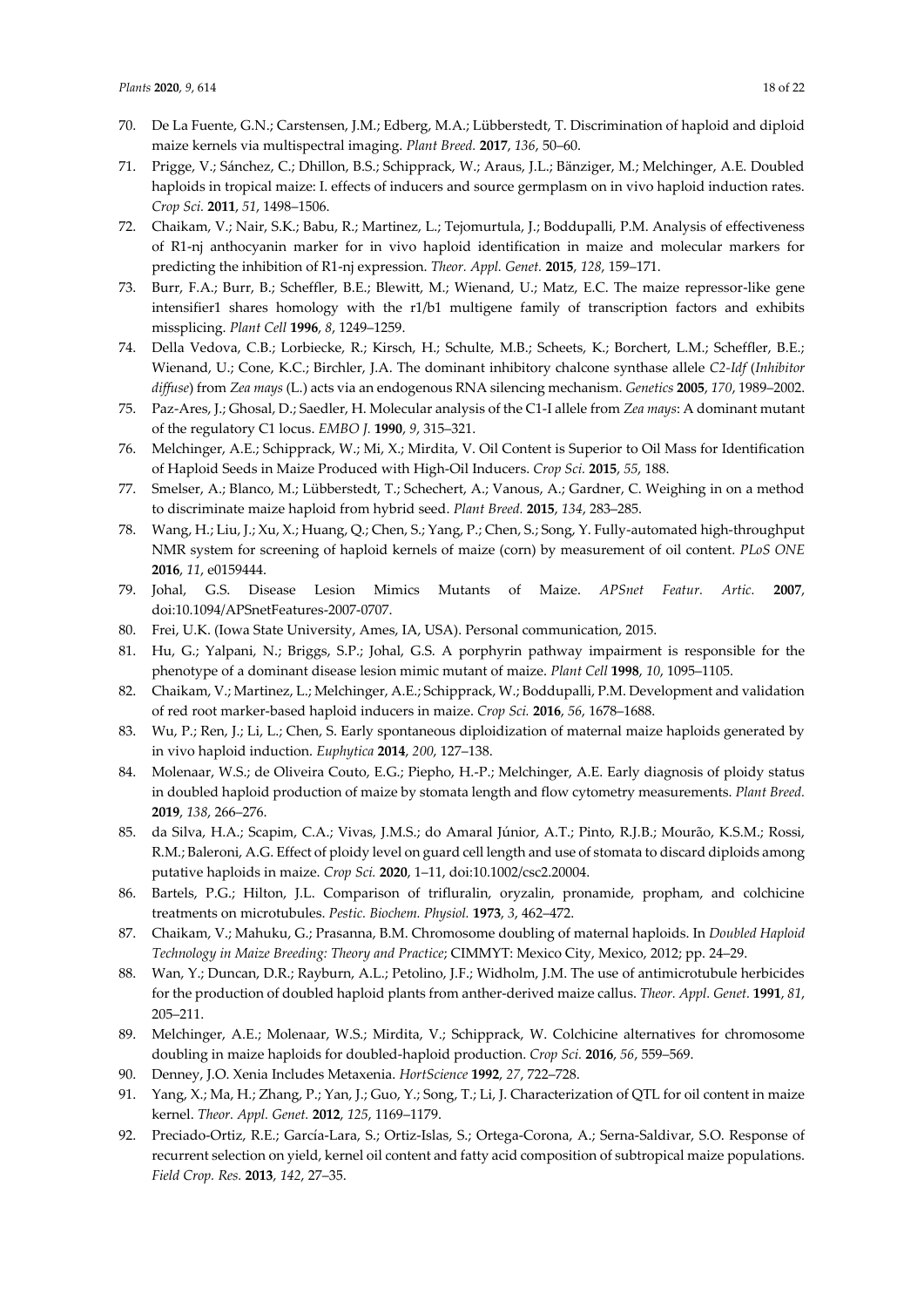- 93. Winter, F.L. The mean and variability as affected by continuous selection for composition in corn. *Seventy Gener. Sel. Oil Protein Maize* **1974**, 95–119, doi:10.2135/1974.seventygenerations.c4.
- 94. Langade, D.M.; Shahi, J.P.; Agrawal, V.K.; Sharma, A. Maize as emerging source of oil in India: An overview. *Maydica* **2013**, *58*, 224–230.
- 95. Moreno-Gonzalez, J.; Dudley, J.W.; Lambert, R.J. A Design III Study of Linkage Disequilibrium for Percent Oil in Maize. *Crop Sci.* **1975**, *15*, 840–843.
- 96. Berke, T.G.; Rocheford, T.R. Quantitative trait loci for flowering, plant and ear height, and kernel traits in maize. *Crop Sci.* **1995**, *35*, 1542–1549.
- 97. Môro, G.V.; Santos, M.F.; Bento, D.A.V.; Aguiar, A.M.; de Souza, C.L. Genetic analysis of kernel oil content in tropical maize with design III and QTL mapping. *Euphytica* **2012**, *185*, 419–428.
- 98. Laurie, C.C.; Chasalow, S.D.; Ledeaux, J.R.; Mccarroll, R.; Bush, D.; Hauge, B.; Lai, C.; Clark, D.; Rocheford, T.R.; Dudley, J.W. The Genetic Architecture of Response to Long-Term Artificial Selection for Oil Concentration in the Maize Kernel. *Genetics* **2004**, *2155*, 2141–2155.
- 99. Rotarenco, V.A.; Kirtoca, I.H.; Jacota, A.G. The possibility of identifying kernels with haploid embryos using oil content. *Maize Genet. Coop. Newsl.* **2007**, *81*, 11.
- 100. Geiger, H.H.; Roux, S.R.; Deimling, S. Herbicide resistance as a marker in screening for maternal haploids. *Maize Genet. Coop. Newsl.* **1994**, *68*, 99.
- 101. Yu, W.; Birchler, J.A. A green fluorescent protein-engineered haploid inducer line facilitates haploid mutant screens and doubled haploid breeding in maize. *Mol. Breed.* **2016**, *36*, 1–12.
- 102. Fischer, E. Molekulargenetische Untersuchungen zum Vorkommen Paternaler DNA-Ü bertragung bei der In-Vivo-Haploideninduktion bei Mais (*Zea mays* L.). Ph.D. Thesis, University of Hohenheim, Stuttgart, Germany, 1999.
- 103. Vidal-Martinez, V.A. Pollen Production in Relation to Genotypic and Environmental Influences in Maize. Ph.D. Thesis, University of Nebraska, Lincoln, NE, USA, 1997.
- 104. Fonseca, A.E. Quantitative Assessment of Kernel Set and Risk of Out-Crossing in Maize Based on Flowering Dynamics. Ph.D. Thesis, Iowa State University, Ames, IA, USA, 2004.
- 105. Flint-Garcia, S.A.; McMullen, M.D.; Darrah, L.L. Genetic relationship of stalk strength and ear height in maize. *Crop Sci.* **2003**, *43*, 23–31.
- 106. Winkler, R.G.; Helentjaris, T. The Maize Dwarf3 Gene Encodes a Cytochrome P450-Mediated Early Step in Gibberellin Biosynthesis. *Plant Cell* **2007**, *7*, 1307.
- 107. Multani, D.S.; Briggs, S.P.; Chamberlin, M.A.; Blakeslee, J.J.; Murphy, A.S.; Johal, G.S. Loss of an MDR transporter in compact stalks of maize br2 and sorghum dw3 mutants. *Science* **2003**, *302*, 81–84.
- 108. Lawit, S.J.; Wych, H.M.; Xu, D.; Kundu, S.; Tomes, D.T. Maize della proteins dwarf plant8 and dwarf plant9 as modulators of plant development. *Plant Cell Physiol.* **2010**, *51*, 1854–1868.
- 109. Hartwig, T.; Chuck, G.S.; Fujioka, S.; Klempien, A.; Weizbauer, R.; Prasad, D.; Potluri, V. Brassinosteroid control of sex determination in maize. *Proc. Natl. Acad. Sci. USA* **2011**, *108*, 19814–19819.
- 110. Peiffer, J.A.; Romay, M.C.; Gore, M.A.; Flint-Garcia, S.A.; Zhang, Z.; Millard, M.J.; Gardner, C.A.C.; Mcmullen, M.D.; Holland, J.B.; Bradbury, P.J.; et al. The genetic architecture of maize height. *Genetics* **2014**, *196*, 1337–1356.
- 111. Pan, Q.; Xu, Y.; Li, K.; Peng, Y.; Zhan, W.; Li, W.; Li, L.; Yan, J. The genetic basis of plant architecture in 10 maize recombinant inbred line populations. *Plant Physiol.* **2017**, *175*, 858–873.
- 112. Karl, J.R. The maximum leaf quantity of the maize subspecies. *Maize Genet. Coop. Newsl.* **2012**, *86*, 1–8.
- 113. Mccaw, M.E.; Wallace, J.G.; Albert, P.S.; Buckler, E.S.; James, A. Fast-Flowering Mini-Maize: Seed to Seed in 60 Days. *Genetics* **2016**, *3*, 1–29.
- 114. Dietiker, D.; Oehen, B.; Ochsenbein, C.; Westgate, M.E.; Stamp, P. Field simulation of transgenic seed admixture dispersion in maize with a blue kernel color marker. *Crop Sci.* **2011**, *51*, 829–837.
- 115. Jarosz, N.; Loubet, B.; Durand, B.; McCartney, A.; Foueillassar, X.; Huber, L. Field measurements of airborne concentration and deposition rate of maize pollen. *Agric. For. Meteorol.* **2003**, *119*, 37–51.
- 116. Raynor, G.S.; Ogden, E.C.; Hayes, J.V. Dispersion and Deposition of Corn Pollen from Experimental Sources. *Agron. J.* **1972**, *64*, 420.
- 117. Peiffer, J.A.; Flint-Garcia, S.A.; De Leon, N.; McMullen, M.D.; Kaeppler, S.M.; Buckler, E.S. The Genetic Architecture of Maize Stalk Strength. *PLoS ONE* **2013**, *8*, e67066.
- 118. Gallavotti, A.; Zhao, Q.; Kyozuka, J.; Meeley, R.B.; Ritter, M.K.; Doebley, J.F.; Pè, M.E.; Schmidt, R.J. The role of barren stalk1 in the architecture of maize. *Nature* **2004**, *432*, 630–635.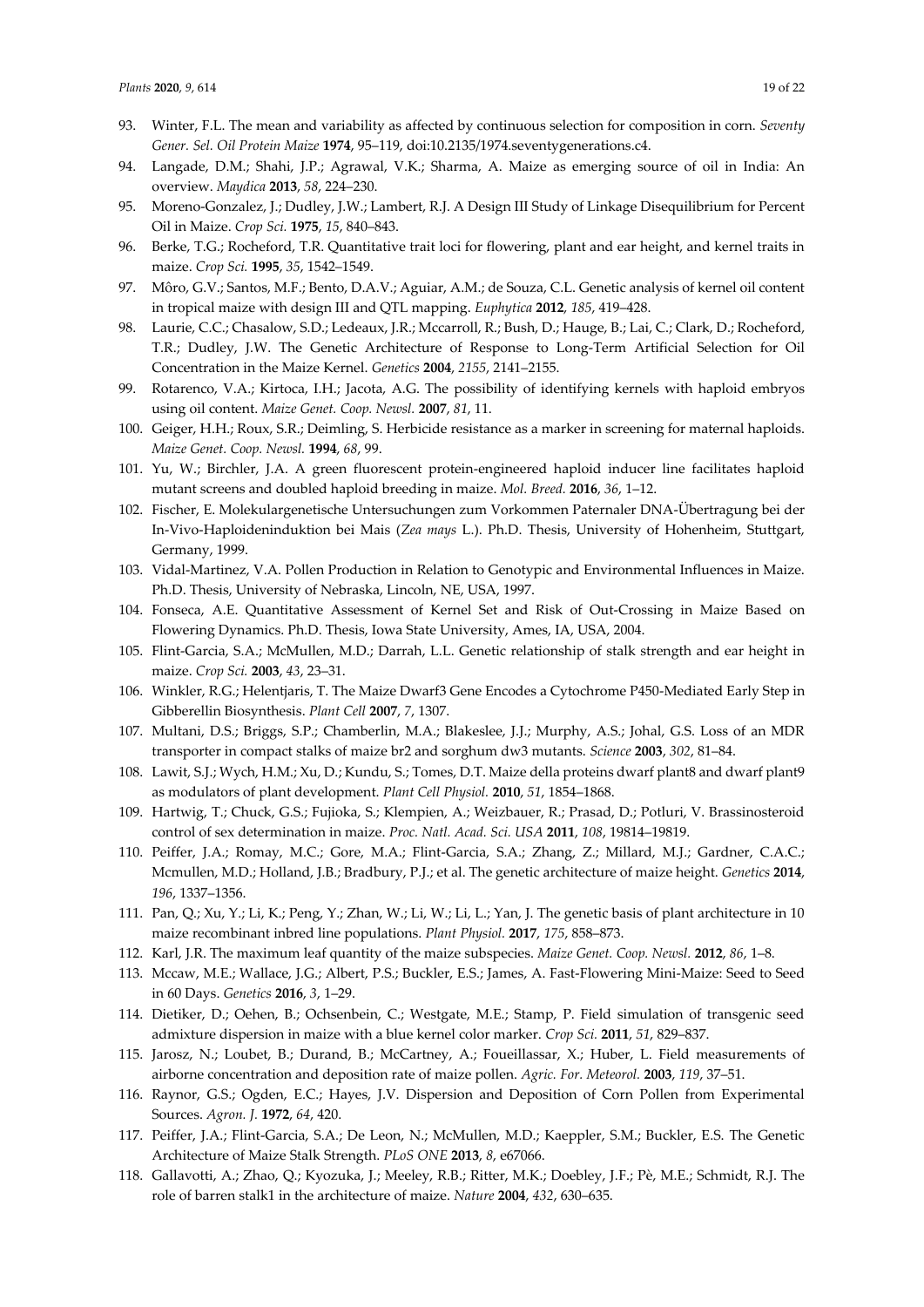- 119. Gallavotti, A.; Malcomber, S.; Gaines, C.; Stanfield, S.; Whipple, C.; Kellogg, E.; Schmidt, R.J. BARREN STALK FASTIGIATE1 Is an AT-Hook Protein Required for the Formation of Maize Ears. *Plant Cell* **2011**, *23*, 1756–1771.
- 120. Bommert, P.; Nardmann, J.; Vollbrecht, E.; Running, M.; Jackson, D.; Hake, S.; Werr, W. thick tassel dwarf1 encodes a putative maize ortholog of the Arabidopsis CLAVATA1 leucine-rich repeat receptor-like kinase. *Development* **2005**, *132*, 1235–1245.
- 121. Vollbrecht, E.; Springer, P.S.; Goh, L.; Buckler, E.S., IV; Martienssen, R. Architecture of floral branch systems in maize and related grasses. *Nature* **2005**, *436*, 1119–1126.
- 122. Bortiri, E.; Chuck, G.; Vollbrecht, E.; Rocheford, T.; Martienssen, R.; Hake, S. ramosa2 encodes a LATERAL ORGAN BOUNDARY domain protein that determines the fate of stem cells in branch meristems of maize. *Plant Cell* **2006**, *18*, 574–585.
- 123. Satoh-Nagasawa, N.; Nagasawa, N.; Malcomber, S.; Sakai, H.; Jackson, D. A trehalose metabolic enzyme controls inflorescence architecture in maize. *Nature* **2006**, *441*, 227–230.
- 124. Chuck, G.; Whipple, C.; Jackson, D.; Hake, S.; Chuck, G.; Whipple, C.; Jackson, D.; Hake, S. The maize SBPbox transcription factor encoded by tasselsheath4 regulates bract development and the establishment of meristem boundaries. *Dev. Stem Cells* **2010**, *1585*, 1243–1250.
- 125. Taguchi-Shiobara, F.; Yuan, Z.; Hake, S.; Jackson, D. The fasciated ear2 gene encodes a leucine-rich repeat receptor-like protein that regulates shoot meristem proliferation in maize. *Genes Dev.* **2001**, *15*, 2755–2766.
- 126. Bomblies, K.; Wang, R.-L.; Ambrose, B.A.; Schmidt, R.J.; Meeley, R.B.; Doebley, J. Duplicate FLORICAULA/LEAFY homologs zfl1 and zfl2 control inflorescence architecture and flower patterning in maize. *Development* **2003**, *130*, 2385–2395.
- 127. Gage, J.L.; Miller, N.D.; Spalding, E.P.; Kaeppler, S.M.; Leon, N. De TIPS: A system for automated image‐based phenotyping of maize tassels. *Plant Methods* **2017**, *13*, 1–12.
- 128. Duvick, D.N. What is yield?. *Dev. Drought Low N Toler. Maize* **1997**, *50131*, 332–335.
- 129. Fonseca, A.E.; Westgate, M.E.; Grass, L.; Dornbos, D.L. Tassel Morphology as an Indicator of Potential Pollen Production in Maize. *Crop Manag.* **2003**, *2*, doi:10.1094/CM-2003-0804-01-RS.
- 130. Dong, X.; Xu, X.; Miao, J.; Li, L.; Zhang, D.; Mi, X.; Liu, C.; Tian, X.; Melchinge, A.E.; Chen, S. Fine mapping of qhir1 influencing in vivo haploid induction in maize. *Theor. Appl. Genet.* **2013**, *126*, 1713–1720.
- 131. Chuck, G.; Meeley, R.B.; Hake, S. The control of maize spikelet meristem fate by theAPETALA2-like gene indeterminate spikelet1. *Genes Dev.* **1998**, *12*, 1145–1154.
- 132. McSteen, P.; Hake, S. Barren inflorescence2 regulates axillary meristem development in the maize inflorescence. *Development* **2001**, *128*, 2881–2891.
- 133. Chuck, G.; Muszynski, M.; Kellogg, E.; Hake, S.; Schmidt, R.J. The control of spikelet meristem identity by the branched silkless1 gene in maize. *Science* **2002**, *298*, 1238–1241.
- 134. Gupta, P.K.; Rustgi, S.; Kumar, N. Genetic and molecular basis of grain size and grain number and its relevance to grain productivity in higher plants. *Genome* **2006**, *49*, 565–571.
- 135. Hannah, L.C.; Shaw, J.R.; Clancy, M.A.; Georgelis, N.; Boehlein, S.K. A brittle-2 transgene increases maize yield by acting in maternal tissues to increase seed number. *Plant Direct* **2017**, *1*, e00029.
- 136. Vega, C.R.C.; Andrade, F.H.; Sadras, V.O.; Uhart, S.A.; Valentinuz, O.R. Seed number as a function of growth. A comparative study in soybean, sunflower, and maize. *Crop Sci.* **2001**, *41*, 748–754.
- 137. Clements, M.J.; Maragos, C.M.; Pataky, J.K.; White, D.G. Sources of resistance to fumonisin accumulation in grain and Fusarium ear and kernel rot of corn. *Phytopathology* **2004**, *94*, 251–260.
- 138. Eller, M.S.; Holland, J.B.; Payne, G.A. Breeding for improved resistance to fumonisin contamination in maize. *Toxin Rev.* **2008**, *27*, 371–389.
- 139. Eller, M.S.; Payne, G.A.; Holland, J.B. Selection for reduced Fusarium ear rot and fumonisin content in advanced backcross maize lines and their topcross hybrids. *Crop Sci.* **2010**, *50*, 2249–2260.
- 140. Enrico Pè, M.; Gianfranceschi, L.; Taramino, G.; Tarchini, R.; Angelini, P.; Dani, M.; Binelli, G. Mapping quantitative trait loci (QTLs) for resistance to Gibberella zeae infection in maize. *Mol. Gen. Genet.* **1993**, *241*, 11–16.
- 141. Ali, M.L.; Taylor, J.H.; Jie, L.; Sun, G.; William, M.; Kasha, K.J.; Reid, L.M.; Pauls, K.P. Molecular mapping of QTLs for resistance to Gibberella ear rot, in corn, caused by Fusarium graminearum. *Genome* **2005**, *48*, 521–533.
- 142. Tembo, L.; Asea, G.; Gibson, P.T.; Okori, P. Quantitative Trait Loci for Resistance to *Stenocarpella maydis* and *Fusarium graminearum* Cob Rots in Tropical Maize. *J. Crop Improv.* **2014**, *28*, 214–228.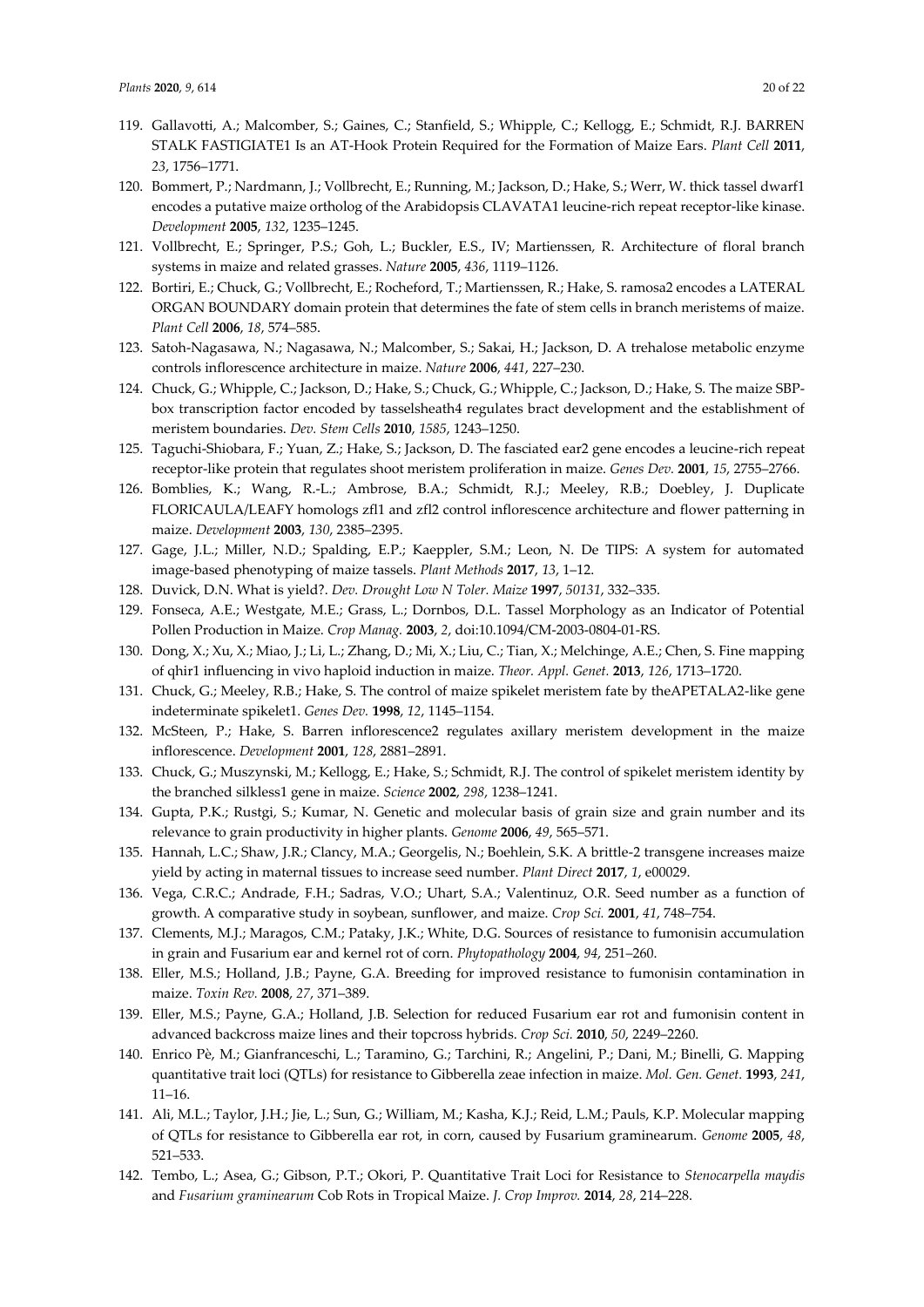- 143. Zhang, Y.; Cui, M.; Zhang, J.; Zhang, L.; Li, C.; Kan, X.; Sun, Q.; Deng, D.; Yin, Z. Confirmation and fine mapping of a major QTL for aflatoxin resistance in maize using a combination of linkage and association mapping. *Toxins.* **2016**, *8*, 258.
- 144. Emerson, R.A. *The Genetic Relations of Plant Colors in Maize*; Cornell University: Ithaca, NY, USA, 1921; Volume 39.
- 145. Chandler, V.L.; Radicella, J.P.; Robbins, T.P.; Chen, J.; Turks, D. Two regulatory genes of the maize anthocyanin pathway are homologous: Isolation of B utilizing R genomic sequences. *Plant Cell* **1989**, *1*, 1175–1183.
- 146. Chuck, G.S.; Brown, P.J.; Meeley, R.; Hake, S. Maize SBP-box transcription factors unbranched2 and unbranched3 affect yield traits by regulating the rate of lateral primordia initiation. *Proc. Natl. Acad. Sci. USA* **2014**, *111*, 18775–18780.
- 147. Xu, G.; Wang, X.; Huang, C.; Xu, D.; Li, D.; Tian, J.; Chen, Q.; Wang, C.; Liang, Y.; Wu, Y.; et al. Complex genetic architecture underlies maize tassel domestication. *New Phytol.* **2017**, *214*, 852–864.
- 148. Jorgenson, L.R. Brown Midrib in Maize and its Linkage Relations1. *Agron. J.* **1931**, *23*, 549.
- 149. Langham, D.G. Brittle stalk-2 (bk2). *Maize Genet. Coop. Newsl.* **1940**, *14*, 21–22.
- 150. Zheng, P.; Allen, W.B.; Roesler, K.; Williams, M.E.; Zhang, S.; Li, J.; Glassman, K.; Ranch, J.; Nubel, D.; Solawetz, W.; et al. A phenylalanine in DGAT is a key determinant of oil content and composition in maize. *Nat. Genet.* **2008**, *40*, 367–372.
- 151. Moose, S.P.; Dudley, J.W.; Rocheford, T.R. Maize selection passes the century mark: A unique resource for 21st century genomics. *Trends Plant Sci.* **2004**, *9*, 358–364.
- 152. Shen, B.; Allen, W.B.; Zheng, P.; Li, C.; Glassman, K.; Ranch, J.; Nubel, D.; Tarczynski, M.C. Expression of ZmLEC1 and ZmWRI1 Increases Seed Oil. *Plant Physiol.* **2010**, *153*, 980–987.
- 153. Cook, J.P.; Mcmullen, M.D.; Holland, J.B.; Tian, F.; Bradbury, P.; Ross-ibarra, J.; Buckler, E.S.; Flint-garcia, S.A. Genetic Architecture of Maize Kernel Composition in the Nested Association Mapping and Inbred Association Panels. *Plant Physiol.* **2012**, *158*, 824–834.
- 154. López-ribera, I.; Luis, J.; Paz, L.; Repiso, C.; García, N.; Miquel, M.; Hernández, M.L.; Martínez-rivas, J.M.; Vicient, C.M. The Evolutionary Conserved Oil Body Associated Protein OBAP1 Participates in the Regulation of Oil Body Size. *Plant Physiol.* **2014**, *164*, 1237–1249.
- 155. Prasanna, B.M.; Chaikam, V.; Mahuku, G. *Doubled Haploid Technology in Maize Breeding: Theory and Practice*; CIMMYT: Mexico City, Mexico, 2012.
- 156. Dreher, K.; Morris, M.; Khairallah, M.; Ribaut, J.-M.; Pandey, S.; Srinivasan, G. Is marker-assisted selection cost-effective compared to conventional plant breeding methods? The case of quality protein maize. In Proceedings of the 4th Annual Conference of the International Consortium on Agricultural Biotechnology Research (ICABR'00), 2002; pp. 203–236; Ravello, Italy, 24–28 August 2000.
- 157. Fox, R.L.; Hayden, M.J.; Mekuria, G.; Eglinton, J.K. Cost analysis of molecular techniques for marker assisted selection within a barley breeding program. In Proceedings of the 12th Australian Annual Barley Technical Symposium, Hobart, Tasmania, Australia, 12–14 September 2005.
- 158. Barret, P.; Brinkmann, M.; Beckert, M. A major locus expressed in the male gametophyte with incomplete penetrance is responsible for in situ gynogenesis in maize. *Theor. Appl. Genet.* **2008**, *117*, 581–594.
- 159. Meuwissen, T.H.E.; Hayes, B.J.; Goddard, M.E. Prediction of total genetic value using genome-wide dense marker maps. *Genetics* **2001**, *157*, 1819–1829.
- 160. Asoro, F.G.; Newell, M.A.; Beavis, W.D.; Scott, M.P.; Jannink, J.-L. Accuracy and Training Population Design for Genomic Selection on Quantitative Traits in Elite North American Oats. *Plant Genome J.* **2011**, *4*, 132.
- 161. Heffner, E.L.; Jannink, J.; Sorrells, M.E. Genomic Selection Accuracy using Multifamily Prediction Models in a Wheat Breeding Program. *Plant Genome* **2011**, *4*, 65–75.
- 162. dos Santos, J.P.R.; Pires, L.P.M.; de Castro Vasconcellos, R.C.; Pereira, G.S.; Von Pinho, R.G.; Balestre, M. Genomic selection to resistance to Stenocarpella maydis in maize lines using DArTseq markers. *BMC Genet.* **2016**, *17*, 1–10.
- 163. Eathington, S.R.; Crosbie, T.M.; Edwards, M.D.; Reiter, R.S.; Bull, J.K. Molecular markers in a commercial breeding program. *Crop Sci.* **2007**, *47*, S154–S163.